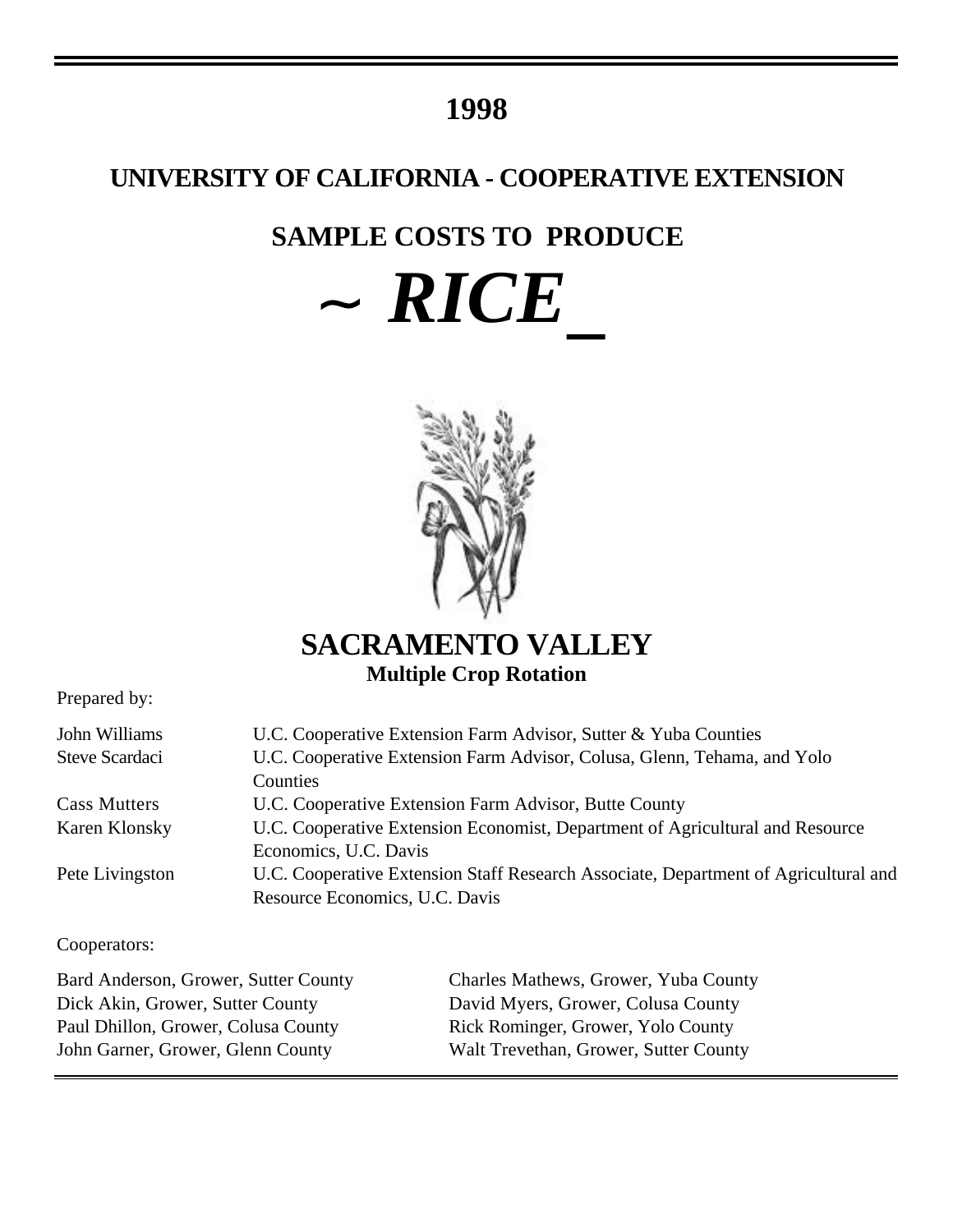### **UNIVERSITY OF CALIFORNIA - COOPERATIVE EXTENSION**

## **1998 SAMPLE COSTS FOR PRODUCING RICE Sacramento Valley Multiple Crop Rotation**

### **INTRODUCTION**

The sample costs for rice production in the Sacramento Valley are presented in this study. The hypothetical farm used in this report consists of a total of 2,000 acres of which 700 planted to rice, 1,280 in other field and row crops, and 20 acres are in farmstead, roads, and irrigation system.

The practices described in this cost study are considered typical for rice in the Sacramento Valley. Sample costs given for labor, materials, equipment and contract services are based on 1998 prices. A blank *Your Cost* column is also provided to enter your actual costs on Table 2. Costs Per Acre To Produce Rice and Table 3. Costs And Returns Per Acre To Produce Rice. Costs and practices detailed in this study may not be applicable to your situation. This study is only intended as a guide and can be used in making production decisions, determining potential returns, preparing budgets and evaluating production loans.

This study consists of Assumptions for Producing Rice and six tables.

- Table 1. Costs Per Acre To Produce Rice
- Table 2. Costs And Returns Per Acre To Produce Rice
- Table 3. Monthly Cash Costs Per Acre To Produce Rice
- Table 4. Whole Farm Annual Equipment, Investment And Business Overhead Costs
- Table 5. Hourly Equipment Costs
- Table 6. Ranging Analysis

For an explanation of calculations used for the study refer to the attached General Assumptions, call the Department of Agricultural and Resource Economics, Cooperative Extension, University of California, Davis, California, (530) 752-3589 or call the farm advisor in your county.

A companion cost of production study for a rice only rotation in the Sacramento Valley is also available and entitled, "Sample Costs to Produce Rice , Sacramento Valley, Rice Only Rotation - 1998". For those interested in this and other studies, they can be requested through the Department of Agricultural Economics, U.C. Davis, (530) 752-3589 or (530) 752-1515, or from selected county Cooperative Extension offices. There is a nominal charge.

The University of California, in accordance with applicable Federal and State law and University policy, does not discriminate on the basis of race, color, national origin, religion, sex, disability, age, medical condition (cancer–related), ancestry, marital status, citizenship, sexual orientation, or status as a Vietnam-era veteran or special disabled veteran.

Inquiries regarding the University's nondiscrimination policies may be directed to the Affirmative Action Director, University of California, Agriculture and Natural Resources, 1111 Franklin,  $6<sup>th</sup>$  Floor, Oakland, CA 94607-5200 (510) 987-0096.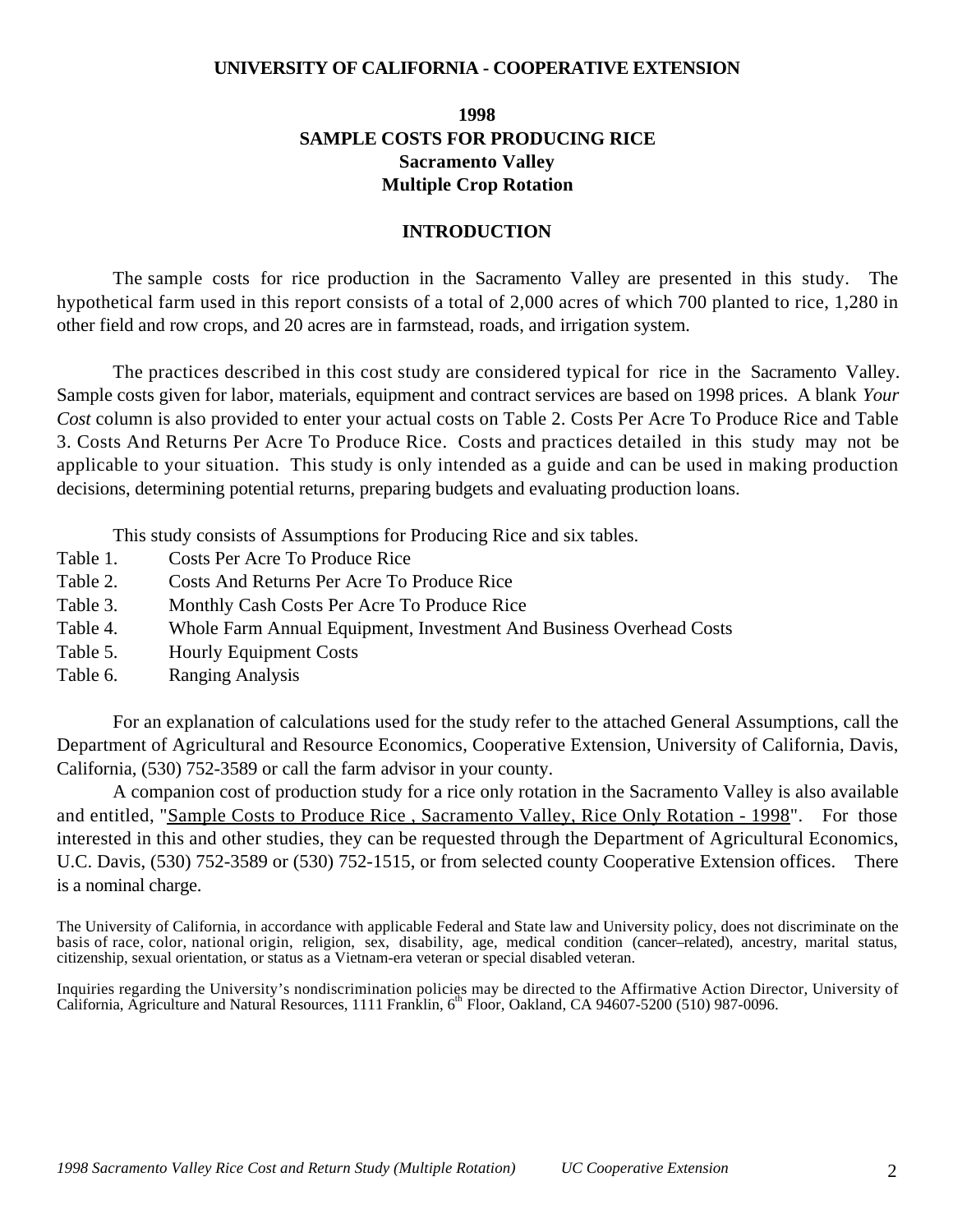### **UNIVERSITY OF CALIFORNIA - COOPERATIVE EXTENSION**

## **1998 SAMPLE COSTS TO PRODUCE RICE Sacramento Valley Multiple Crop Rotation**

### **ASSUMPTIONS**

The following is a description of some general assumptions pertaining to sample costs to produce rice in the Sacramento Valley. Practices described are not recommendations by the University of California, but rather represent production procedures considered typical of a well managed rice farm for the Sacramento Valley. Costs and practices detailed in this study may not be applicable to all situations.Cultural practices for the production of rice vary by grower and region; variations can be significant. The practices and inputs used in this cost study serve only as a sample or guide. These costs are represented on an annual, per acre basis. *The use of trade names in this report does not constitute an endorsement or recommendation by the University of California nor is any criticism implied by omission of other similar products.*

**Land and Rent**. The farm consists of 2,000 acres of which the grower owns 1,650 acres of land and 350 acres are rented. Rice is grown on 700 acres consisting of 350 acres that are owned by the grower and 350 acres of rented ground. The grower-owned land costs \$2,800 per acre. The other 350 acres is rented on a cash basis for \$250 per acre with the grower receiving the government support payments. Land is not depreciated. Approximate cash rentals range from \$200 to \$300 per acre for ground growing rice and other crops in this region.

### **Cultural Practices and Material Inputs**

**Rotation**. This study assumes rotation of the rice ground into other crops. Rice is typically grown for only one or two years after which the field is planted to other field or row crops. Regular crop rotation often has the effect of reducing pest control costs and increasing yield. Rotation can also help with straw disposal problems. Levees are put up and knocked down every year. Because the rice support program restricts which crops can be grown in rotation, farmers need to contact the Farm Service Agency (FSA) to determine the effect on their eligibility.

**Land Preparation**. Primary tillage, which includes chiseling, disking, land leveling, laser leveling, rolling, pulling, and tying checks, is performed from March through May. Operations done on a percent of the acreage are noted. All other operations are done on 100% of the acres.

All of the acreage is chiseled once. This is followed by two discings to break up large clods and dry the soil in advance of leveling the fields. There are two leveling/smoothing operations. The first is done in two passes with a triplane annually. A contract laser leveling company performs the second. Laser leveling is done once in seven years or it can be thought of as leveling 14% of the acreage each year. Finally, the ground is rolled prior to flooding and planting.

**Planting**. Following a preplant fertilization the ground is flooded, the seed is soaked and drained, and then broadcast by air on the fields. In normal years, planting occurs from April 20 through May 20, but may continue into June.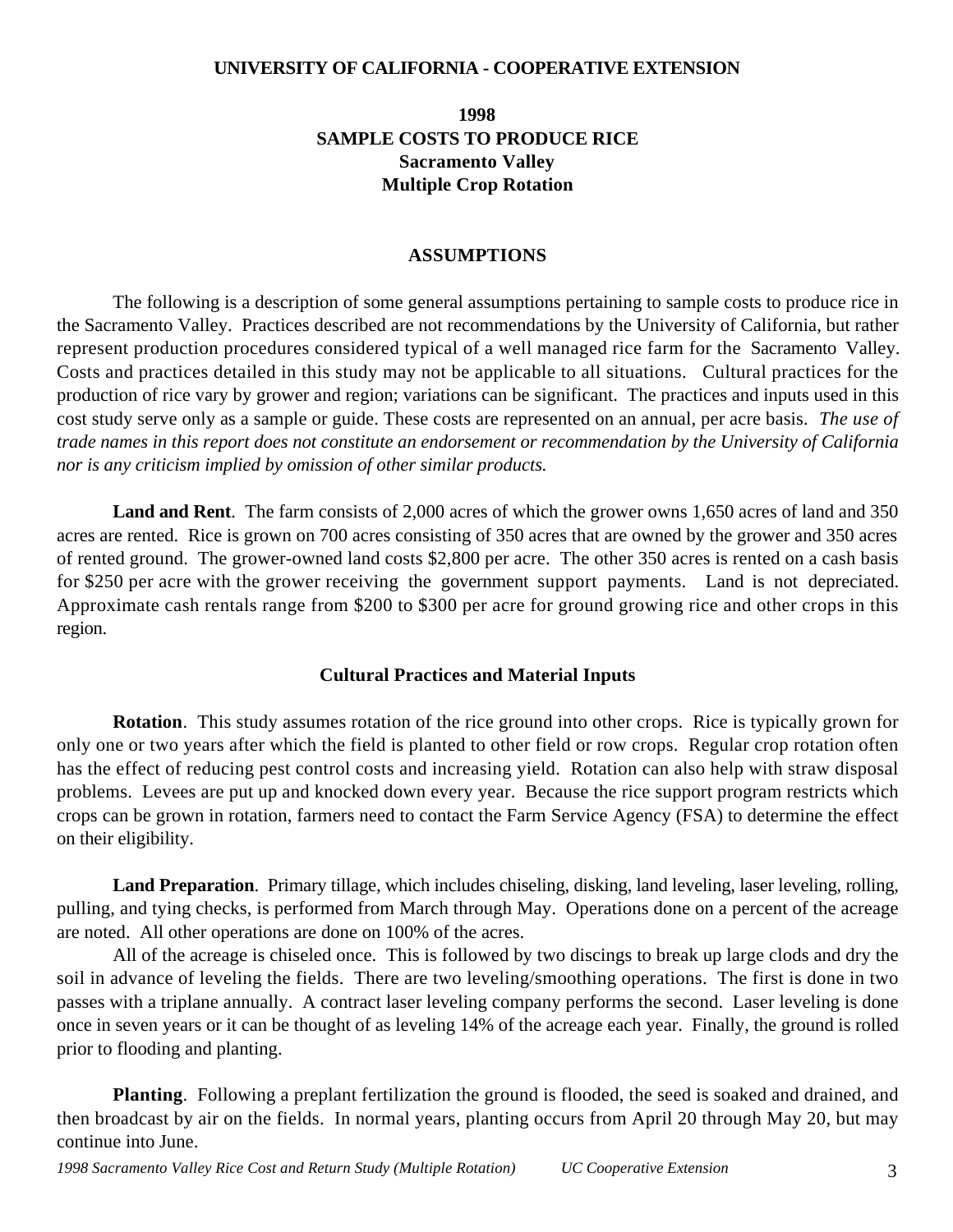**Irrigation**. An irrigation district supplies the water, though growers may supplement this with well water in some areas. The amount of water used to irrigate rice will vary in the Sacramento Valley. Irrigation districts in the Valley were surveyed for pricing of water and the number of rice acres in the district to obtain a weighted average cost for water. The cost of irrigation water for this cost study is \$45.53 per acre. With the exception of short-term drainage for stand establishment and/or weed control practiced by some growers, California rice fields are continuously flooded from planting until shortly before harvest.

**Fertilization.** A "starter" fertilizer, usually ammonium phosphate, is flown on before flooding at a rate of 200 pounds of material per acre. A basal preplant nitrogen application is also made using aqua ammonia at 120 pounds of nitrogen per acre. Just prior to flooding for planting, zinc sulfate is spread over the entire acreage. In July, the rice is topdressed with ammonium sulfate using a rate of 100 pounds of material per acre. All of the fertilizers are flown on the fields except for the aqua ammonia, which is injected 4-6 inches into the soil with a tractor-pulled applicator.

**Weed Management**. Broadleaf and grass weeds are controlled with separate applications. Grasses receive one aerial application in May. Broadleafs are treated twice, once in May by plane over 100% of the acreage and the second, a midseason treatment, in June or July. The midseason herbicide is applied to only 15% of the acreage to control escaped weeds from the first application.

**Shrimp And Algae Management**. Shrimp and algae control occurs after planting in May on 50% of the acreage with a copper sulfate application. All treatments are made with air applications.

The pesticides, rates, and cultural practices mentioned in this cost study are a few of those that are listed in the UC IPM Pest Management Guidelines, Rice and Integrated Pest Management for Rice. Written recommendations are required for many pesticides and are made by licensed pest control advisors. For information and pesticide use permits, contact the local county Agricultural Commissioner's office.

**Harvest, Transportation, and Drying**. The rice crop is harvested using one combine with two headers, a regular rice header and a stripper header. Growers interchange the headers on the combine to meet field conditions. In this study 25% of the rice is harvested using the conventional header and the remaining 75% is combined with the stripper header. The grower with this amount of acreage will also own a self-propelled bankout wagon to haul the grain from the combine in the field to trucks along the roadside.

In this cost analysis, rice is harvested at 22% moisture and is dried and stored at 14% at a commercial drier. A shrink factor (also known as recovery percent and percent good) is applied, which accounts for both loss of moisture and unripe grains during drying. Such losses are greater with higher moisture rice and certain specialty types, such as Calmochi and Japanese varieties. With a harvest that nets 90 hundredweight (cwt) per acre dry rice, the grower delivers 107.26 cwt per acre green or wet rice. Drying is charged at \$0.684 per cwt on green rice and storage is charged at \$0.55 on dry rice. Growers with their own trucks and on-farm dryers may have considerable savings. Cost to dry and store varies slightly across the industry.

Transportation of green rice from the field to the drier is a cost borne by the grower. Most rice farmers often treat hauling grain from the drier to storage as an expense of processing or marketing and may not appear as a line item cost in a farmer's budget. However, it is ultimately a cost and is reflected in the price returned to the producer. During harvest rice is transported from the field to a local drying facility. In this study, the cost of transporting the rice from the field to the drier is included as a separate line item, but the hauling cost between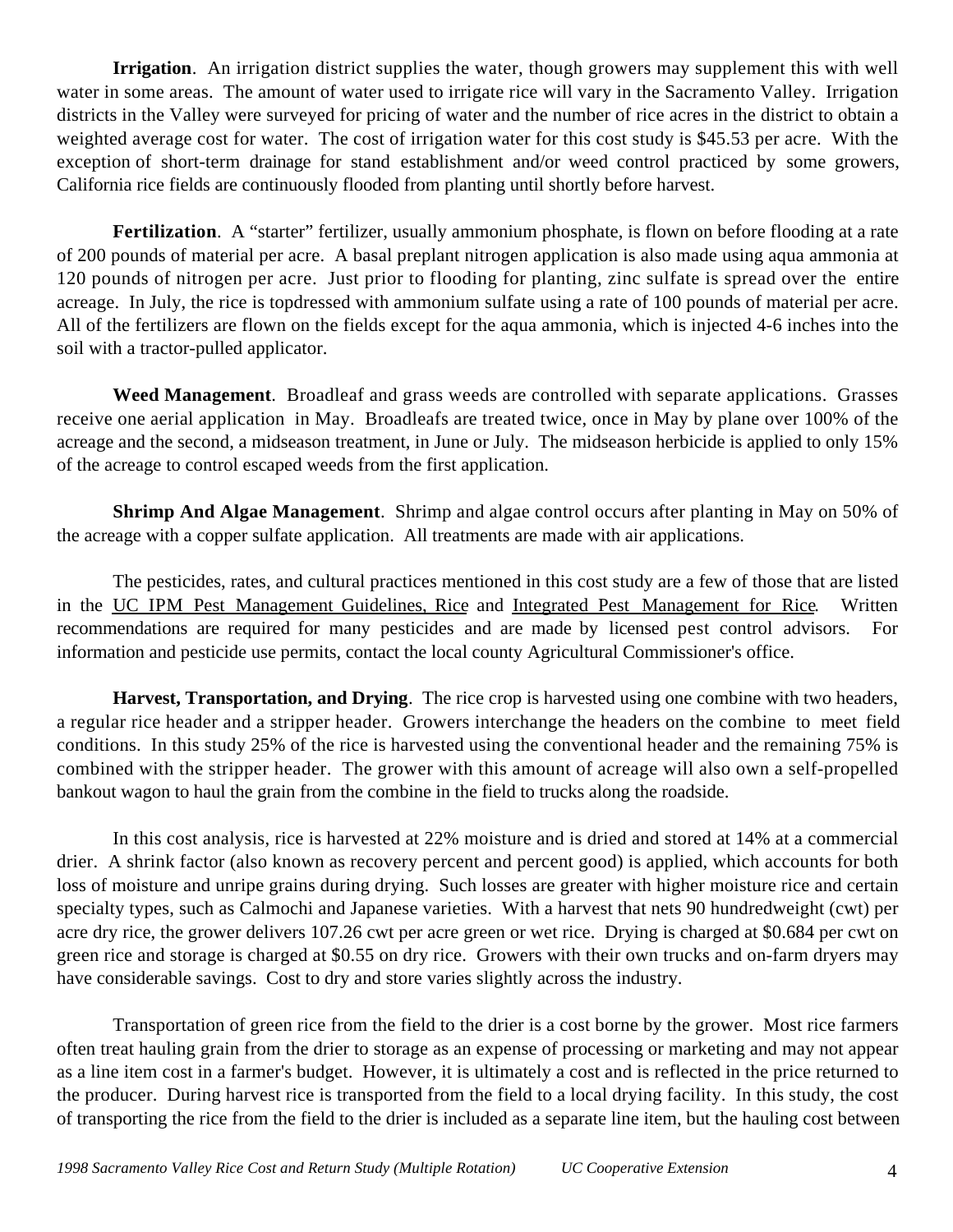the drier and warehouse is not included. The cost of transporting rice is based on the green weight of 107.26 cwt per acre and a \$0.25 per cwt charge.

Costs for harvest operations are shown in Tables 1 and 3 while the equipment compliment is listed in Tables 4 and 5. If rice is custom harvested, harvest expense would be subtracted from harvest costs in Tables 1 and 3 and all equipment for harvest operations should be subtracted from investment costs in Table 4. A custom harvest charge would then be added to harvest costs in Tables 1 and 3.

Growers may choose to own harvesting equipment, purchased either new or used, or hire a custom harvester to perform the harvest. Many factors are important in deciding which harvesting option a grower uses. These considerations and appropriate method of analysis are discussed in *"Acquiring alfalfa hay harvest equipment: A financial analysis of alternatives".*

**Assessments**. Under a state marketing order a mandatory assessment fee is collected and administered by the California Rice Research Board. This assessment of \$0.05 per hundredweight (cwt) pays for rice research in California and is collected at the mill.

Assessments collected by the California Rice Promotion Board for marketing activities are paid by the processor at the time of sale to the buyer. Growers do not pay this assessment.

**Straw Management**. Postharvest operations for straw management include burning stubble, chopping and incorporating, and flooding and rolling. The percentage of acres utilizing specific straw management practices in this study is based on available industry information.

In this study, the grower will incorporate rice straw on 59% of rice acreage and burn the remaining 41%. Flooding and rolling the fields with a cage roller is used to manage 35% of the acreage while chopping and incorporating the straw with a stubble disc is used on 24% of the rice fields. The remaining 41% are burned. A small portion of the acreage is burned in the fall while the majority of the acreage is burned in the spring. Burning permits and fees can vary for each air pollution control district. For this study, a \$40 burn permit is charged to the farm and additional \$0.25 per acre is charged for each acre burned. Check with the air pollution office in your county for burning regulations and fees.

**Yields**. The crop yield used in this study is 80 cwt per acre at 14% moisture. Yields have varied over the years in the Sacramento Valley and are shown in Table A.

|              |      |      |          | Lating A. Allingary folds for selected countries in the Sacramento Valley |      |
|--------------|------|------|----------|---------------------------------------------------------------------------|------|
|              |      |      | Cwt/Acre |                                                                           |      |
| County       | 1992 | 1993 | 1994     | 1995                                                                      | 1996 |
| <b>Butte</b> | 84.2 | 81.4 | 89.0     | 81.0                                                                      | 80.8 |
| Colusa       | 84.0 | 86.0 | 88.0     | 80.0                                                                      | 74.0 |
| Glenn        | 86.0 | 86.0 | 88.0     | 80.0                                                                      | 75.8 |
| Sacramento   | 84.0 | 82.0 | 92.0     | 76.0                                                                      | 80.0 |
| Sutter       | 84.0 | 83.4 | 89.0     | 81.0                                                                      | 75.0 |
| Tehama       | 76.2 | 62.0 | 76.0     | 60.0                                                                      | 70.0 |
| Yolo         | 91.2 | 82.6 | 85.8     | 76.2                                                                      | 81.6 |
| Yuba         | 92.0 | 86.0 | 89.0     | 82.0                                                                      | 76.0 |

Table A. Annual yields for selected counties in the Sacramento Valley

Source: selected County Crop Reports, 1992-1996.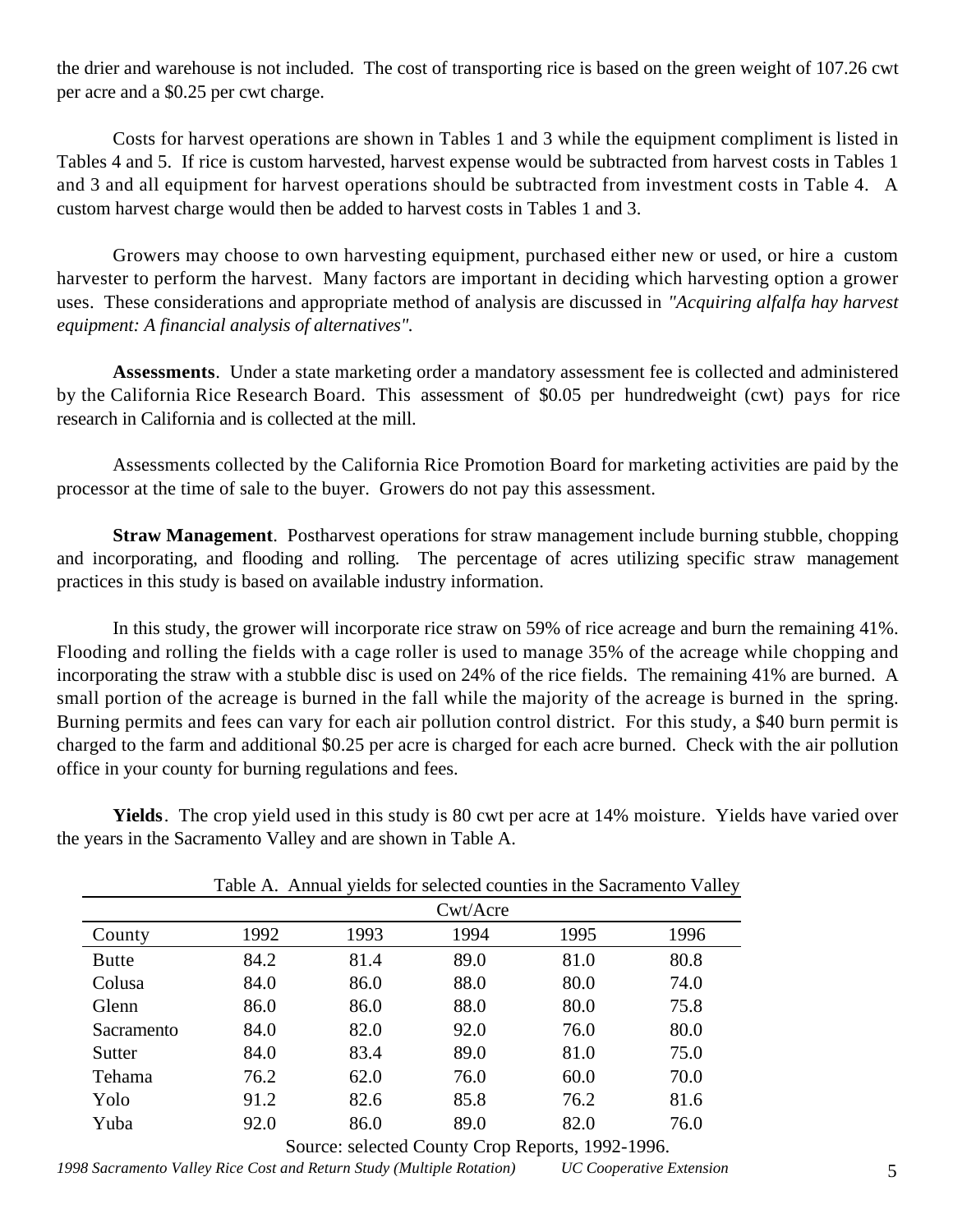**Returns**. A selling price of a \$8.50 per cwt of grain is used to estimate income from the sale of rice. This study also includes income received from the USDA Production Flexibility Contract (PFC). Support program income is calculated by taking 85% of the payment yield and multiplying it times the payment rate. In this study the payment yield is assumed to be 75 cwt per acre and the payment rate is \$2.94 per cwt Program support is calculated as 75 cwt/acre X .85 X  $$2.94$ /cwt = \$187.43/acre. In this study, every rice acre is assumed to be covered by program payments. In reality, however, maximum payment limitations may leave some acres uncovered with the effect of reducing the per cwt income.

The PFC payment rate is set by a number of factors at harvest time. Because the actual rate is not determined until the end of each growing season the USDA sets future PFC payment rates in a range. PFC payment rates change annually according to Table B. Contact the local Farm Service Agency office for further information about the support program.

|                | Table B. PFC payment rate ranges for rice |      |
|----------------|-------------------------------------------|------|
|                | $\sqrt{\text{cwt}}$                       |      |
| Projected Year | Low                                       | High |
| 1998           | 2.94                                      | 3.02 |
| 1999           | 2.85                                      | 2.93 |
| 2000           | 2.61                                      | 2.68 |
| 2001           | 2.18                                      | 2.11 |
| 2002           | 2.04                                      | 2.10 |

Source: USDA-FSA Production Flexibility Contracts and Marking

Assistance Loans, Fact Sheet, revised December 1996.

**Risk**. Risks associated with rice production are not assigned a production cost. While this study makes an effort to model a production system based on typical, real world practices, it cannot fully represent financial, agronomic and market risks which affect the profitability and economic viability of rice production.

**Labor**. Basic hourly wages for workers are \$8.00 per hour for both machine operators and non-machine workers. Adding 34% for SDI, FICA, insurance and other benefits raises the total labor costs to \$10.72 per hour for machine operators and non-machine labor. The labor for operations involving machinery is 20% higher than the operation time to account for the additional time involved in equipment set up, moving, maintenance and repair.

**Cash Overhead**. Cash overhead consists of various cash expenses paid out during the year that are assigned to the whole farm and not to a particular operation. These costs include property taxes, interest on operating capital, office expense, liability and property insurance, and investment repairs. Cash overhead costs are included in Tables 1, 2, 3 and 4.

*Property Taxes*. Counties charge a base property tax at the rate of 1% on the assessed value of the property including land, equipment, buildings, and improvements. In some counties special assessment districts exist and charge additional taxes on property. For this study, county taxes are calculated as 1% of the average value of the property. Average value equals new cost plus salvage value divided by 2 on a per acre basis. Land value is assumed to remain unchanged.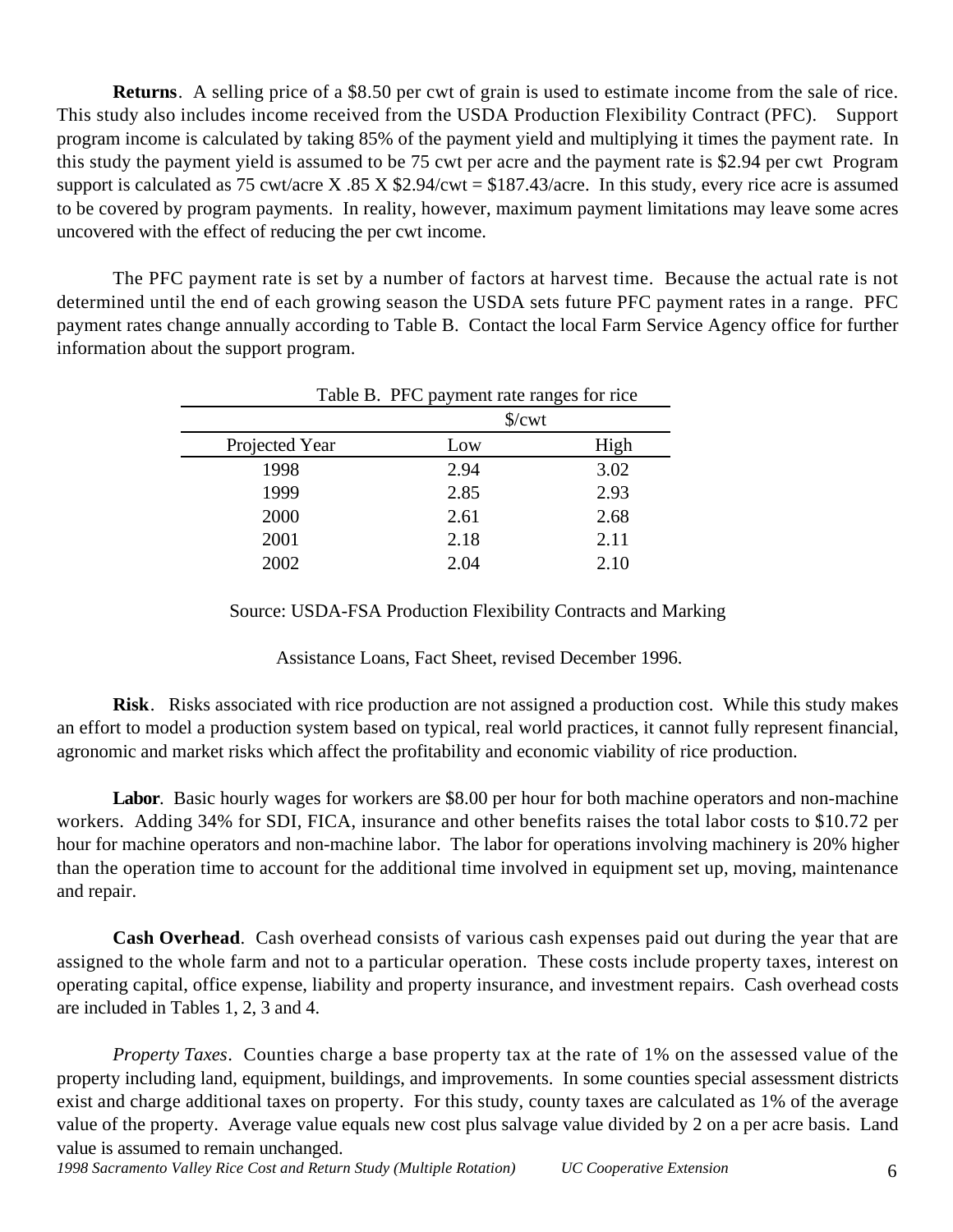*Interest On Operating Capital.* Interest on operating capital is based on cash operating costs and is calculated monthly until harvest at a nominal rate of 10.46% per year. This interest rate is the going market cost of borrowed funds. The cost of postharvest operations are discounted back to the harvest month using a negative interest charge.

*Insurance.* Insurance for farm investments varies depending on the assets included and the amount of coverage. Property insurance provides coverage for property loss and is charged at 0.713% of the average value of the assets over their useful life. Liability insurance covers accidents on the farm and costs \$1,049 for the entire farm or \$0.52 per acre.

*Office Expense*: Office and business expenses are estimated at \$20 per acre. These expenses include office supplies, telephones, bookkeeping, accounting, legal fees, road maintenance, etc.

**Non-cash Overhead**. Non-cash overhead is calculated as the capital recovery cost for equipment and other farm investments. This study shows the current purchase price for new equipment and then adjusts the price to 50% of new cost to indicate a mix of new and used equipment. Annual ownership costs for equipment and investments are shown in Tables 1, 2, and 4 as the capital recovery cost on an annual per acre basis.

*Capital Recovery Costs*. Capital recovery cost is the annual depreciation and interest costs for a capital investment. It is the amount of money required each year to recover the difference between the purchase price and salvage value (unrecovered capital). Put another way, it is equivalent to the annual payment on a loan for the investment with the downpayment equal to the discounted salvage value. This is a more complex method of calculating ownership costs than straight-line depreciation and opportunity costs, but more accurately represents the annual costs of ownership because it takes the time value of money into account (Boehlje and Eidman).

The calculation for annual capital recovery costs is as follows.

*Purchase* − *Salvage* × *Recovery* Pr*ice Value Factor Capital*  $\overline{\phantom{a}}$  + *Salvage* × *Interest Value Rate*  $\frac{1}{2}$ 

*Salvage Value.* Salvage value is an estimate of the remaining market value of an investment at the end of its useful life. It is calculated differently for different investments. For farm machinery (e.g., tractors and implements) the remaining value is a percentage of the new cost of the investment. Salvage value is calculated as

## *New Price* × *%RemainingValue*

Salvage value for other investments including irrigation systems, buildings, and miscellaneous equipment is zero. The salvage value for land is equal to the purchase price because land does not depreciate. Salvage value for investments can vary. The purchase price and salvage value for certain equipment and investments are shown in Table 4.

*Capital Recovery Factor*. Capital recovery factor is the amortization factor or annual payment whose present value at compound interest is 1. It is the function of the interest rate and years of life of the equipment.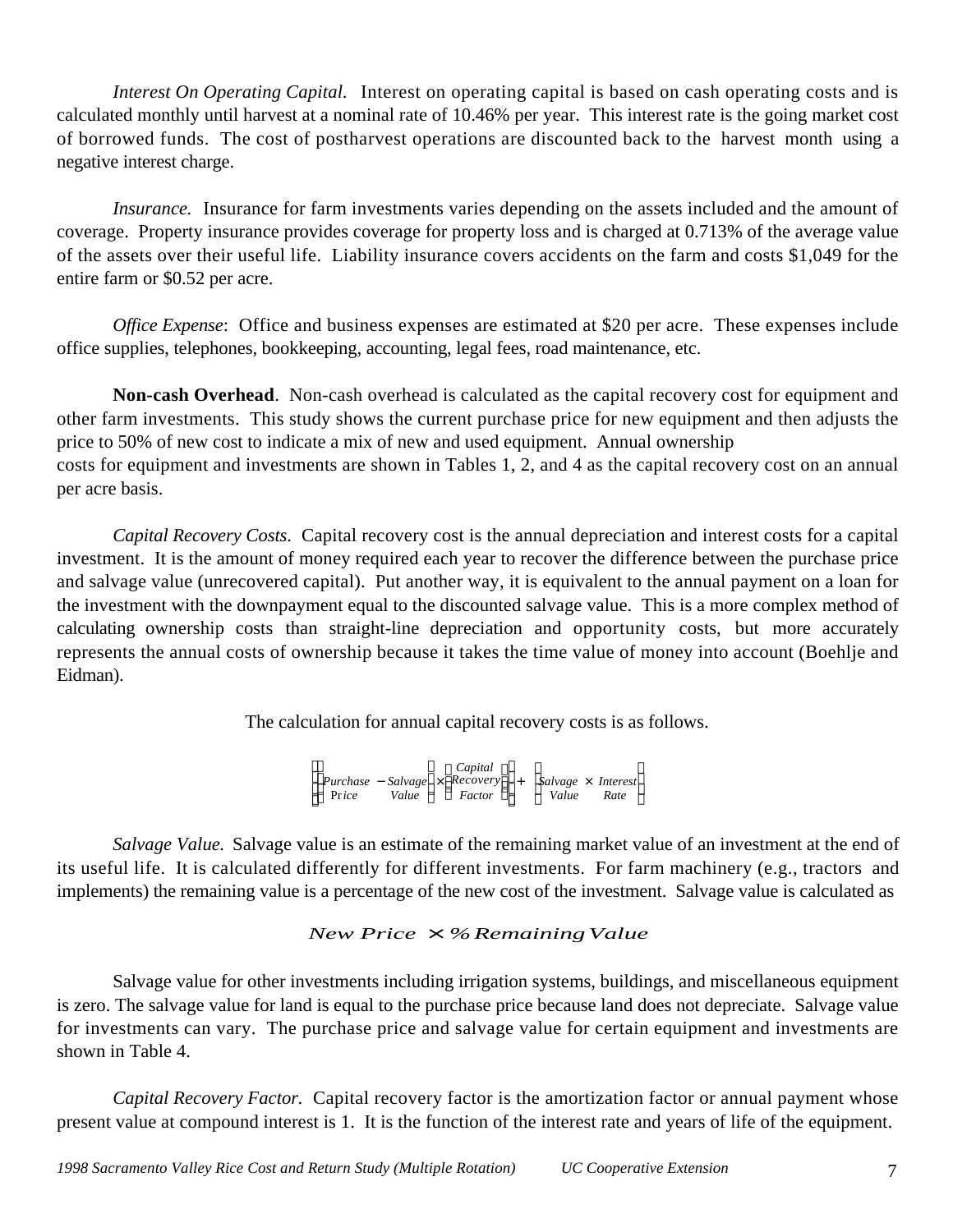*Interest Rate.* The interest rate of 7.81% used to calculate capital recovery cost is the United States Department of Agriculture-Economic Reporting Service's (USDA-ERS) ten year average of California's agricultural sector long-run real rate of return to production assets from current income. It is used to reflect the long-term realized rate of return to these specialized resources that can only be used effectively in the agricultural sector, not including inflation. In other words, the next best alternative use for these resources is in another agricultural enterprise.

**Equipment Costs**. Equipment costs are composed of three parts; non-cash overhead, cash overhead, and operating costs. Both of the overhead factors have been discussed in previous sections. The operating costs consist of repairs, fuel, and lubrication.

Repair costs are based on purchase price, annual hours of use, total hours of life, and repair coefficients formulated by the American Society of Agricultural Engineers (ASAE). Fuel and lubrication costs are also determined by ASAE equations based on maximum PTO hp, and type of fuel used. The fuel and repair cost per acre for each operation in Table 1 is determined by multiplying the total hourly operating cost in Table 5 for each piece of equipment used for the cultural practice by the number of hours per acre for that operation. Tractor time is 10% higher than implement time for a given operation to account for setup, travel and down time. Prices for on-farm delivery of diesel and gasoline are \$0.78 and \$1.22 per gallon, respectively.

**Acknowledgment**. Appreciation is expressed to Dr. Dan Sumner who provided expertise on the government support program and to the other cooperators who provided additional information for this study.

### **REFERENCES**

- American Society of Agricultural Engineers. 1994. *American Society of Agricultural Engineers Standards Yearbook*. Russell H. Hahn and Evelyn E. Rosentreter (ed.) St. Joseph, Missouri. 41st edition.
- Boelje, Michael D., and Vernon R. Eidman. 1984. *Farm Management*. John Wiley and Sons. New York, New York
- Blank, Steve, Karen Klonsky, Kim Norris, and Steve Orloff. 1992. *Acquiring alfalfa hay equipment: A financial analysis of alternatives*. University of California. Oakland, California. Giannini Information Series No. 92-1.
- Integrated Pest Management Education and Publications. 1990. *U.C. Pest management guidelines, Rice*. *In* M. L. Flint (ed.) UC IPM pest management guidelines. University of California. Division of Agriculture and Natural Resources. Oakland, California. Publication 3339.
- Statewide Integrated Pest Management Project. 1992. *Integrated Pest Management for Rice*. Second Edition. University of California. Division of Agriculture and Natural Resources. Oakland, California. Publication 3280.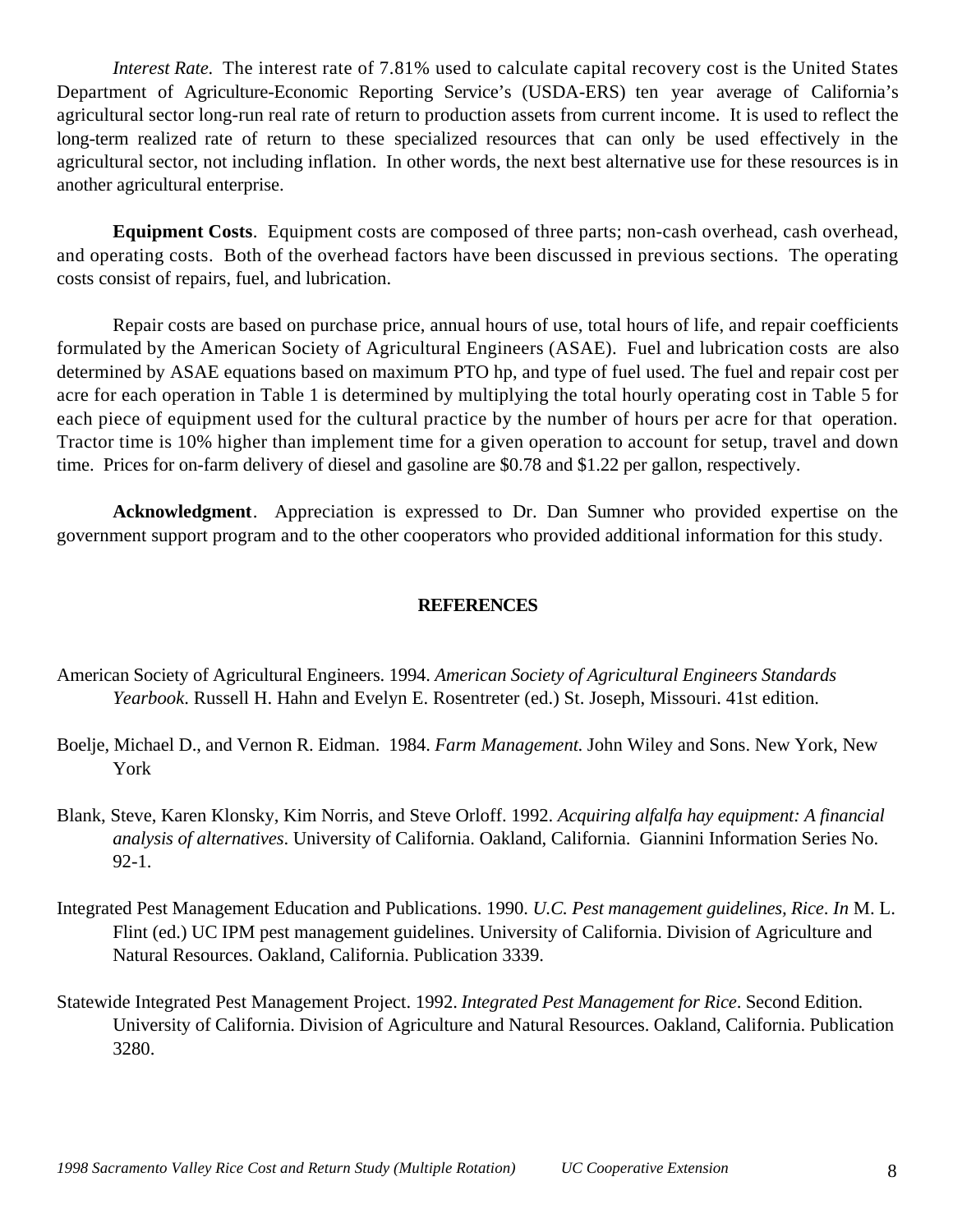### U.C. COOPERATIVE EXTENSION Table 1. COSTS PER ACRE TO PRODUCE RICE SACRAMENTO VALLEY - 1998 MULTIPLE CROP ROTATION

\$10.72/hr. non-machine labor

Labor Rate: \$10.72/hr. machine labor 0perating Interest Rate: 10.46%<br>\$10.72/hr. non-machine labor Yield per Acre: 90.0 Cwt

|                                         | Operation |              |              |          |                |              |      |
|-----------------------------------------|-----------|--------------|--------------|----------|----------------|--------------|------|
|                                         | Time      | Labor        | Fuel, Lube   | Material | Custom/        | Total        | Your |
| Operation                               | (Hrs/A)   | Cost         | & Repairs    | Cost     | Rent           | Cost         | Cost |
| Cultural:                               |           |              |              |          |                |              |      |
| $Chisel - 1X$                           | 0.19      | 2            | 3            | 0        | 0              | 5            |      |
| Disc 2X                                 | 0.28      | 4            | 4            | $\Omega$ | $\Omega$       | 8            |      |
| Triplane Fields 2X                      | 0.36      |              | 3            | $\Omega$ | $\Omega$       | 7            |      |
| Laser Level - 1 In 7 Years              | 0.00      | $\Omega$     | <sup>n</sup> | $\Omega$ | 11             | 11           |      |
| Fertilize - 16-20-0 @ 200#/Acre         | 0.00      | $\Omega$     | $\Omega$     | 25       | 7              | 32           |      |
| Fertilize - Aqua @ 120 Lbs N/Acre       | 0.20      | 3            |              | 32       | 3              | 39           |      |
| Roll Final Seedbed                      | 0.14      | 2            | 1            | 0        | $\Omega$       | 3            |      |
| Pull Checks                             | 0.14      | 2            | $\mathbf{1}$ | 0        | 0              | 3            |      |
| Install Boxes                           | 0.25      | 3            | $\Omega$     | 4        | U              | 6            |      |
| Tie Checks                              | 0.05      | $\mathbf{1}$ | $\Omega$     | $\Omega$ | U              | $\mathbf{1}$ |      |
| Fertilize - Zinc                        | 0.00      | $\Omega$     | <sup>0</sup> | 23       |                | 27           |      |
| Irrigate                                | 1.00      | 11           | <sup>0</sup> | 45       | $\Omega$       | 56           |      |
| Soak and Deliver Seed                   | 0.00      | $\Omega$     | <sup>0</sup> | 0        | $\overline{4}$ | 4            |      |
| Plant @ 160 Lbs/Acre                    | 0.00      | $\Omega$     |              | 20       | 10             | 31           |      |
| Shrimp Control - 50% Of Acreage         | 0.00      | $\Omega$     |              | 4        | 2              | 6            |      |
| Weed Control - Grasses                  | 0.00      | $\Omega$     |              | 42       | 6              | 48           |      |
| Weed Control - Broadleafs               | 0.00      | ∩            | ∩            | 28       | 5              | 33           |      |
| Weed Control - Midseason 15% Of Acreage | 0.00      | $\Omega$     | $\Omega$     | 4        | $\mathbf{1}$   | 5            |      |
| Fertilize - Topdress Ammonium Sulfate   | 0.00      | $\Omega$     | $\Omega$     | 8        | 4              | 11           |      |
| Pickup Truck Use                        | 0.14      | 4            | $\mathbf{1}$ | $\Omega$ | $\Omega$       | 5            |      |
| TOTAL CULTURAL COSTS                    | 2.75      | 35           | 14           | 236      | 56             | 340          |      |
| Harvest:                                |           |              |              |          |                |              |      |
| Combine Rice                            |           |              |              |          |                |              |      |
| - Regular Header 25% Of Acreage         | 0.15      | 2            | 5            | 0        | $\Omega$       | 6            |      |
| - Stripper Header 75% Of Acreage        | 0.24      | 3            |              | 0        | $\Omega$       | 10           |      |
| Bankout Rice                            | 0.21      | 3            |              |          | $\Omega$       | 5            |      |
| Haul Rice To Dryer                      | 0.00      | 0            |              | $\Omega$ | 27             | 27           |      |
| Dry & Store Rice                        | 0.00      | $\Omega$     | $\Omega$     | $\Omega$ | 123            | 123          |      |
| Rice Research Board Assessment          | 0.00      | $\Omega$     | $\Omega$     | 5        | $\mathbf 0$    | 5            |      |
| TOTAL HARVEST COSTS                     | 0.60      | 8            | 14           | 5        | 150            | 176          |      |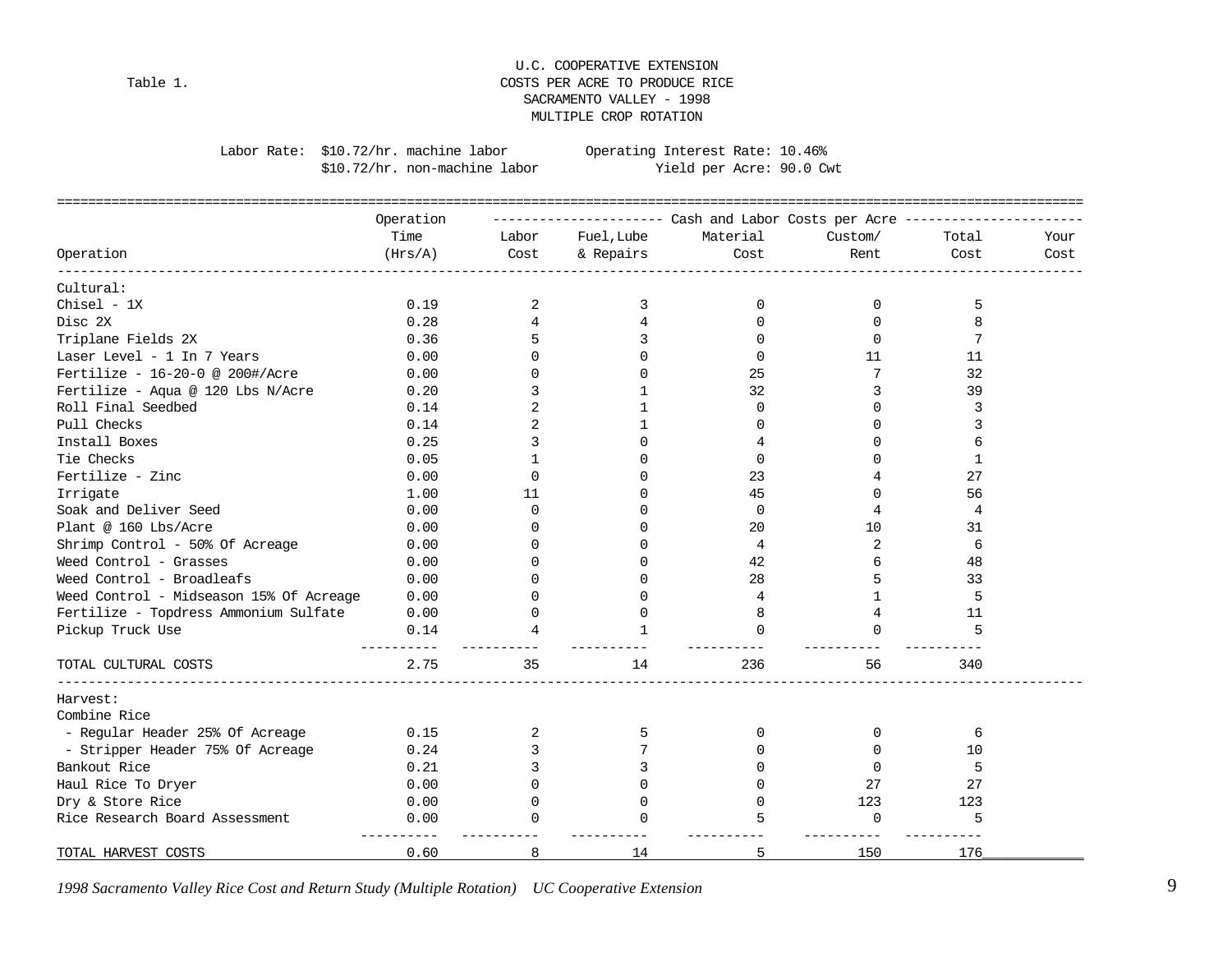### U.C. COOPERATIVE EXTENSION Table 1. Continued ==================================================================================================================================== Operation ---------------------- Cash and Labor Costs per Acre ----------------------- Time Labor Fuel,Lube Material Custom/ Total Your Operation (Hrs/A ) Cost & Repairs Cost Rent Cost Cost Postharvest:  $Spring Burn - 33% Of Acceage$  0.28 3 0 0 0 3 Mow Levees - 41% Of Acreage  $0.03$  0 0 0 0 0 0 1 Burn Permit & Fees 0.00 0 0 0 0 0 Fall Burn - 8% Of Acreage  $0.07$  1 0 0 0 0 1 Flood & Roll - 35% Of Acreage 0.03 0 0 5 0 5 0 5 5 0 5 5 0 5 5 0 5 5 0 5 5 0 5 5 0 5 5 0 5 5 0 5 5 0 5 5 0 5 5 0 5 5 0 5 5 0 5 5 0 5 5 0 5 5 0 5 5 0 5 5 0 5 5 0 5 5 0 5 5 0 5 5 0 5 5 0 5 5 0 5 0 5 0 5 0 5 0 5 0 5 0 5 0 5 0 Knock Down Levees  $0.13$   $2$   $1$   $0$   $0$   $2$ Chop Straw - 24% Of Acreage  $0.20$  3 2 0 0 4 Disc Straw - 24% Of Acreage  $0.14$  2 1 0 0 3 TOTAL POSTHARVES COSTS  $0.88$  11  $4$  5 0 19 Interest on operating capital  $\omega = 10.46\%$ TOTAL OPERATING COSTS/ACRE 61 200 200 225 200 200 200 200 550 TOTAL OPERATING COSTS/CWT 6.11 CASH OVERHEAD: Land Rent 125 Office Expense 15 Liability Insurance 1 Property Taxes and the control of the control of the control of the control of the control of the control of the control of the control of the control of the control of the control of the control of the control of the cont Property Insurance 2012 11 and 2012 12:00 12:00 12:00 12:00 12:00 12:00 12:00 12:00 12:00 12:00 12:00 12:00 12:00 12:00 12:00 12:00 12:00 12:00 12:00 12:00 12:00 12:00 12:00 12:00 12:00 12:00 12:00 12:00 12:00 12:00 12:00 Investment Repairs 2 TOTAL CASH OVERHEAD COSTS  $170$ TOTAL CASH COSTS/ACRE 719 TOTAL CASH COSTS/CWT 7.99 NON-CASH OVERHEAD: Per producing  $--$  Annual Cost --Investment Acre Capital Recovery (7.81% Interest Rate) ---------- -------- ------------ Land - Rice 1400 109 109 Fuel Tanks & Pumps 9 1 1

Shop Building 39 4 4  $\begin{array}{ccccccc} \text{Shop Tools} & & & 8 & & & 1 \end{array}$ Irrigation System 29 3 3  $\begin{array}{cccccccccccccc} \text{Tool} & \text{Carrier} & & & & 14 & & & & 1 \end{array}$ Fuel Wagon 2 0 0  ${\bf Backhoc}$  and  ${\bf Backhoc}$  and  ${\bf Add}$  are  ${\bf Add}$  . In the set of  ${\bf Add}$  and  ${\bf Add}$  are  ${\bf Add}$  and  ${\bf Add}$  are  ${\bf Add}$  . In the set of  ${\bf Add}$  $E$ quipment  $264$   $36$ TOTAL NON-CASH OVERHEAD COSTS 1768 156 156\_\_\_\_\_\_\_\_\_\_\_\_\_ TOTAL COSTS/ACRE 875

 $\frac{9.73}$  . TOTAL COSTS/CWT  $\frac{9.73}$  . The set of the set of the set of the set of the set of the set of the set of the set of the set of the set of the set of the set of the set of the set of the set of the set of the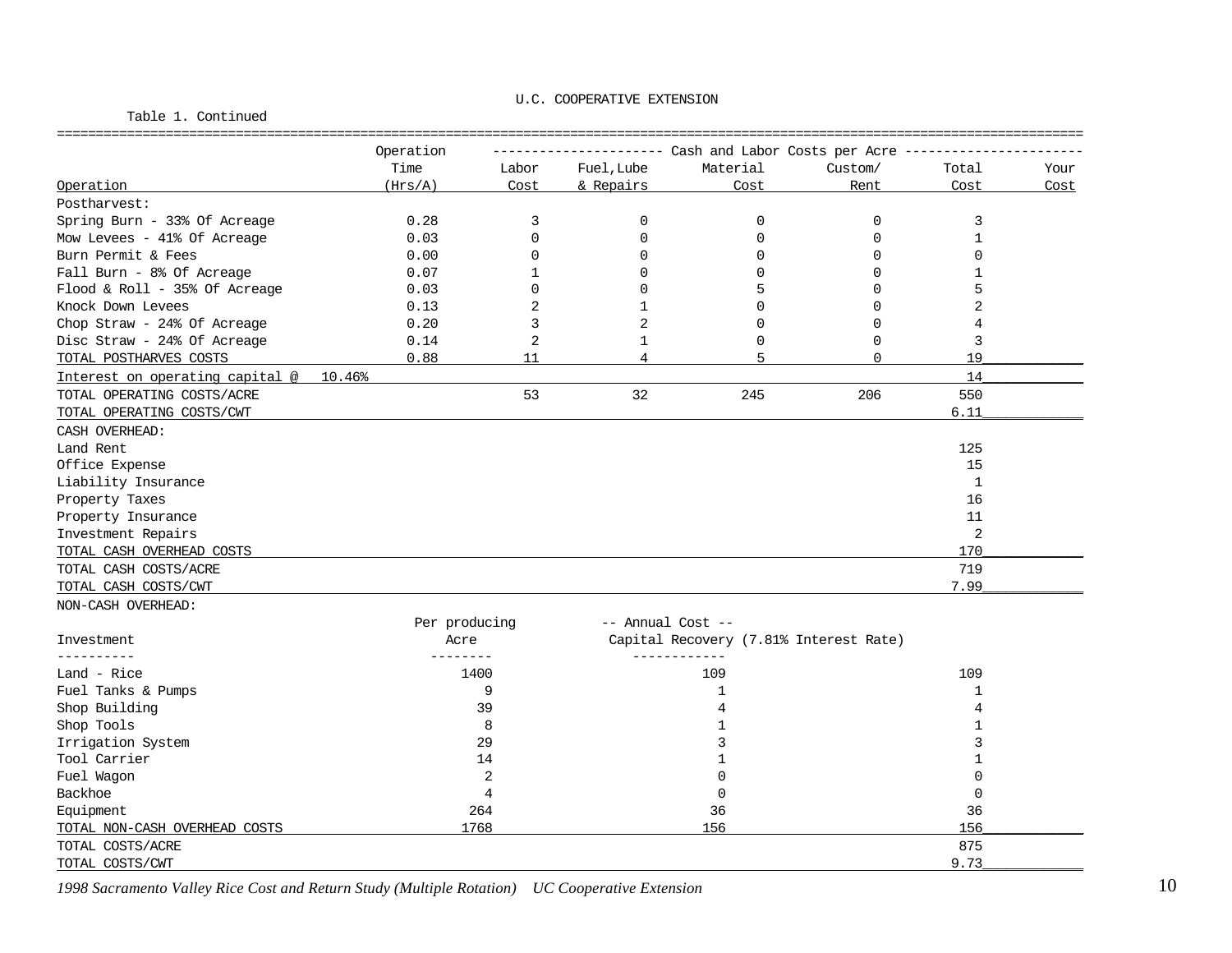|                                                                       | SACRAMENTO VALLEY - 1998 |                        | COSTS AND RETURNS PER ACRE TO PRODUCE RICE |                                             |  |
|-----------------------------------------------------------------------|--------------------------|------------------------|--------------------------------------------|---------------------------------------------|--|
|                                                                       |                          | MULTIPLE CROP ROTATION |                                            |                                             |  |
| Labor Rate: \$10.72/hr. machine labor 0perating Interest Rate: 10.46% |                          |                        |                                            |                                             |  |
| \$10.72/hr. non-machine labor                                         |                          |                        |                                            |                                             |  |
|                                                                       |                          |                        |                                            |                                             |  |
|                                                                       |                          |                        |                                            | Price or Value or Your                      |  |
|                                                                       |                          |                        |                                            | Quantity/Acre Unit Cost/Unit Cost/Acre Cost |  |
| GROSS RETURNS                                                         |                          |                        |                                            |                                             |  |
| Rice                                                                  |                          |                        | 90.00 Cwt 8.50                             | 765                                         |  |
| Support Payment                                                       | 63.75 Cwt                |                        | 2.94                                       | 187                                         |  |
|                                                                       |                          |                        |                                            | ----------                                  |  |
| TOTAL GROSS RETURNS FOR RICE                                          |                          |                        |                                            | 952                                         |  |
| OPERATING COSTS                                                       |                          |                        |                                            |                                             |  |
| Custom:                                                               |                          |                        |                                            |                                             |  |
| Laser Leveling $0.14$ Acre 75.00                                      |                          |                        |                                            | 11                                          |  |
| Air Appl - Dry Fertilizer 3.00 Cwt                                    |                          |                        | 3.50                                       | 10                                          |  |
| Air Appl - Zinc                                                       | 1.00                     | Acre                   | 3.50                                       | $\overline{4}$                              |  |
| Soaking - Seed                                                        | 1.60                     | Cwt                    | 1.75                                       | $\overline{3}$                              |  |
| Delivery - Seed                                                       | 1.92                     | Cwt                    | 0.63                                       | <sup>1</sup>                                |  |
| Air Appl - Seed                                                       | 1.92                     | Cwt                    | 5.30                                       | 10                                          |  |
| Air Appl - Shrimp                                                     | 0.50                     | Acre                   | 4.75                                       | 2                                           |  |
| Air Appl - Ordram                                                     | 1.00                     | Acre                   | 6.00                                       | 6                                           |  |
| Air Appl - Londax                                                     | 1.00                     | -<br>Acre              | 4.95                                       | 5                                           |  |
| Ground Appl - Super Wham 0.15                                         |                          | Acre                   | 6.50                                       | 1                                           |  |
| Fertilizer:                                                           |                          |                        |                                            |                                             |  |
| $16 - 20 - 0$                                                         | 200.00                   | Lb                     | 0.123                                      | 25                                          |  |
| Aqua Ammonia                                                          | 120.00                   | Lb N                   | 0.27                                       | 32                                          |  |
| Zinc Sulfate 36%                                                      | 50.00                    | Lb                     | 0.46                                       | 23                                          |  |
| Ammonium Sulfate 100.00                                               |                          | Lb                     | 0.08                                       | 8                                           |  |
| Rent:                                                                 |                          |                        |                                            |                                             |  |
| Fertilizer Applicator 1.00 Each                                       |                          |                        | 3.00                                       | 3                                           |  |
| Miscellaneous:                                                        |                          |                        |                                            |                                             |  |
| Rice Boxes                                                            | 0.19                     | Acre                   | 20.00                                      | 4                                           |  |
| Irrigation:                                                           |                          |                        |                                            |                                             |  |
| Water                                                                 | 1.00                     | Acre                   | 45.26                                      | 45                                          |  |
| Water - Straw Management 0.10                                         |                          | Acre                   | 45.26                                      | 5                                           |  |
| Seed:                                                                 |                          |                        |                                            |                                             |  |
| Seed - Rice                                                           | 1.60                     | Cwt                    | 12.75                                      | 20                                          |  |
| Herbicide:                                                            |                          |                        |                                            |                                             |  |
| Copper Sulfate                                                        | 5.00                     | Lb                     | 0.75                                       | $\overline{4}$                              |  |
| Ordram 10G                                                            | 27.00                    | Lb                     | 1.56                                       | 42                                          |  |
| Londax 60 DF                                                          | 1.67                     | Oz                     | 17.00                                      | 28                                          |  |
| Super Wham                                                            | 0.45                     | Qt                     | 8.49                                       | 4                                           |  |

Table 2.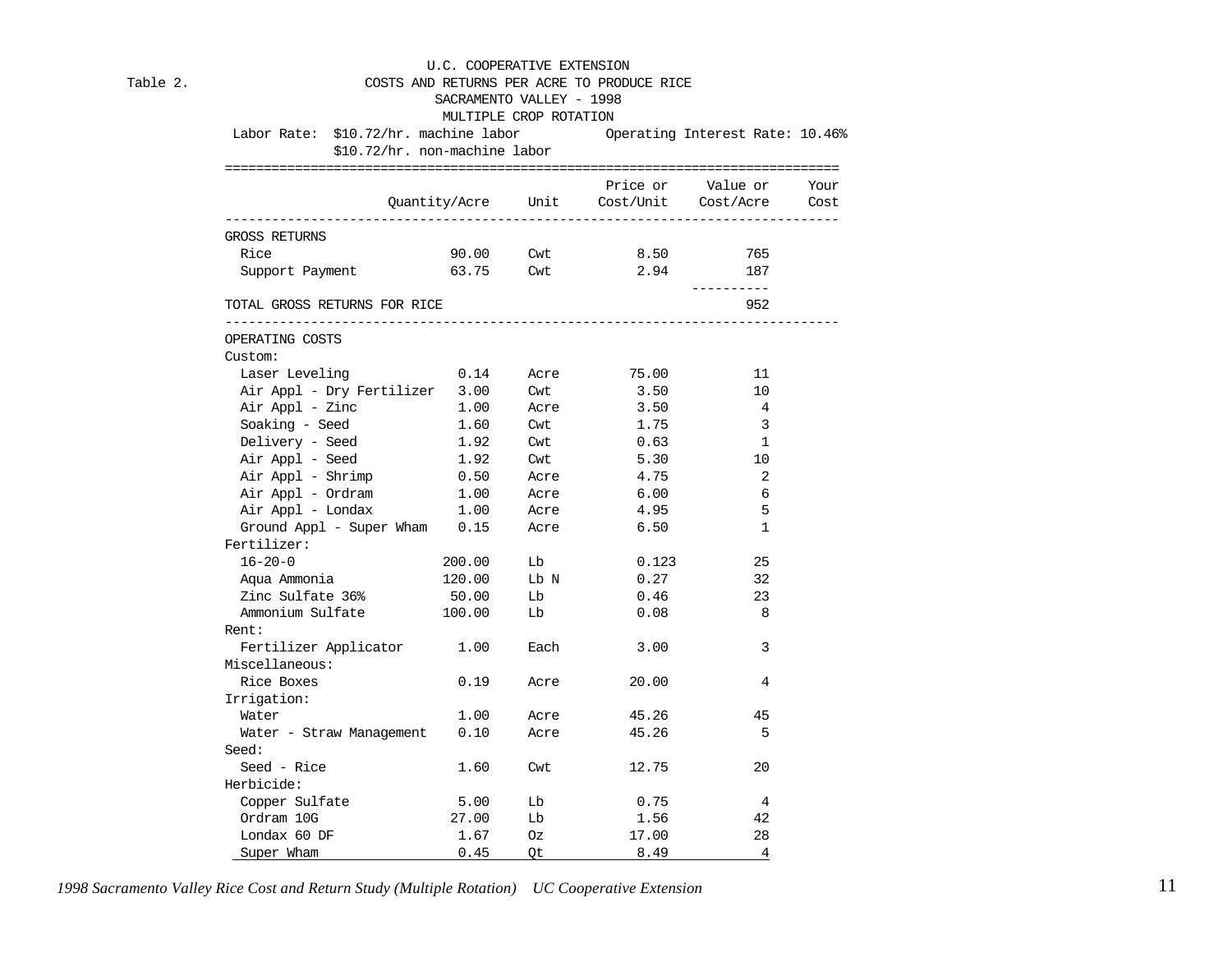|                                                                   |               |        | Price or  | Value or       | Your |
|-------------------------------------------------------------------|---------------|--------|-----------|----------------|------|
|                                                                   | Quantity/Acre | Unit   | Cost/Unit | Cost/Acre      | Cost |
| Contract:                                                         |               |        |           |                |      |
| Hauling                                                           | 107.26        | Cwt    | 0.25      | 27             |      |
| Drying Charge                                                     | 107.26        | Cwt    | 0.684     | 73             |      |
| Storage Charge                                                    | 90.00         | Cwt    | 0.55      | 49             |      |
| Rice Research Fee                                                 | 90.00         | Cwt    | 0.05      | 5              |      |
| Burn Permit:                                                      |               |        |           |                |      |
| Burning Fees                                                      | 1.00          | Acre   | 0.25      | 0              |      |
| Burn Permit                                                       | 1.00          | Acre   | 0.057     | $\Omega$       |      |
| Labor (machine)                                                   | 3.32          | Hrs    | 10.72     | 36             |      |
| Labor (non-machine)                                               | 1.60          | Hrs    | 10.72     | 17             |      |
| $Fuel - Gas$                                                      | 0.57          | Gal    | 1.22      | $\mathbf{1}$   |      |
| Fuel - Diesel                                                     | 20.56         | Gal    | 0.78      | 16             |      |
| Lube                                                              |               |        |           | 3              |      |
| Machinery repair                                                  |               |        |           | 13             |      |
| Interest on operating capital @                                   |               | 10.46% |           | 14             |      |
| TOTAL OPERATING COSTS/ACRE                                        |               |        |           | 550            |      |
| TOTAL OPERATING COSTS/CWT                                         |               |        |           | 6.11           |      |
| NET RETURNS ABOVE OPERATING COSTS                                 |               |        |           | 403            |      |
| CASH OVERHEAD COSTS:                                              |               |        |           |                |      |
| Land Rent                                                         |               |        |           | 125            |      |
| Office Expense                                                    |               |        |           | 15             |      |
| Liability Insurance                                               |               |        |           | $\mathbf{1}$   |      |
| Property Taxes                                                    |               |        |           | 16             |      |
| Property Insurance                                                |               |        |           | 11             |      |
| Investment Repairs                                                |               |        |           | $\overline{2}$ |      |
| TOTAL CASH OVERHEAD COSTS/ACRE                                    |               |        |           | 170            |      |
| TOTAL CASH COSTS/ACRE                                             |               |        |           | 719            |      |
| TOTAL CASH COSTS/CWT                                              |               |        |           | 7.99           |      |
| NON-CASH OVERHEAD COSTS (CAPITAL RECOVERY - 7.81% Interest Rate): |               |        |           |                |      |
| Land                                                              |               |        |           | 109            |      |
| Fuel Tanks & Pumps                                                |               |        |           | 1              |      |
| Shop Building                                                     |               |        |           | 4              |      |
| Shop Tools                                                        |               |        |           | 1              |      |
| Irrigation System                                                 |               |        |           | 3              |      |
| Tool Carrier                                                      |               |        |           | 1              |      |
| Fuel Wagon                                                        |               |        |           | 0              |      |
| Backhoe                                                           |               |        |           | $\mathbf 0$    |      |
| Equipment                                                         |               |        |           | 36             |      |
| TOTAL NON-CASH OVERHEAD COSTS/ACRE                                |               |        |           | 156            |      |
| TOTAL COSTS/ACRE                                                  |               |        |           | 875            |      |
| TOTAL COSTS/CWT                                                   |               |        |           | 9.73           |      |
| NET RETURNS ABOVE TOTAL COSTS                                     |               |        |           | 77             |      |

Table 2. Continued U.C. COOPERATIVE EXTENSION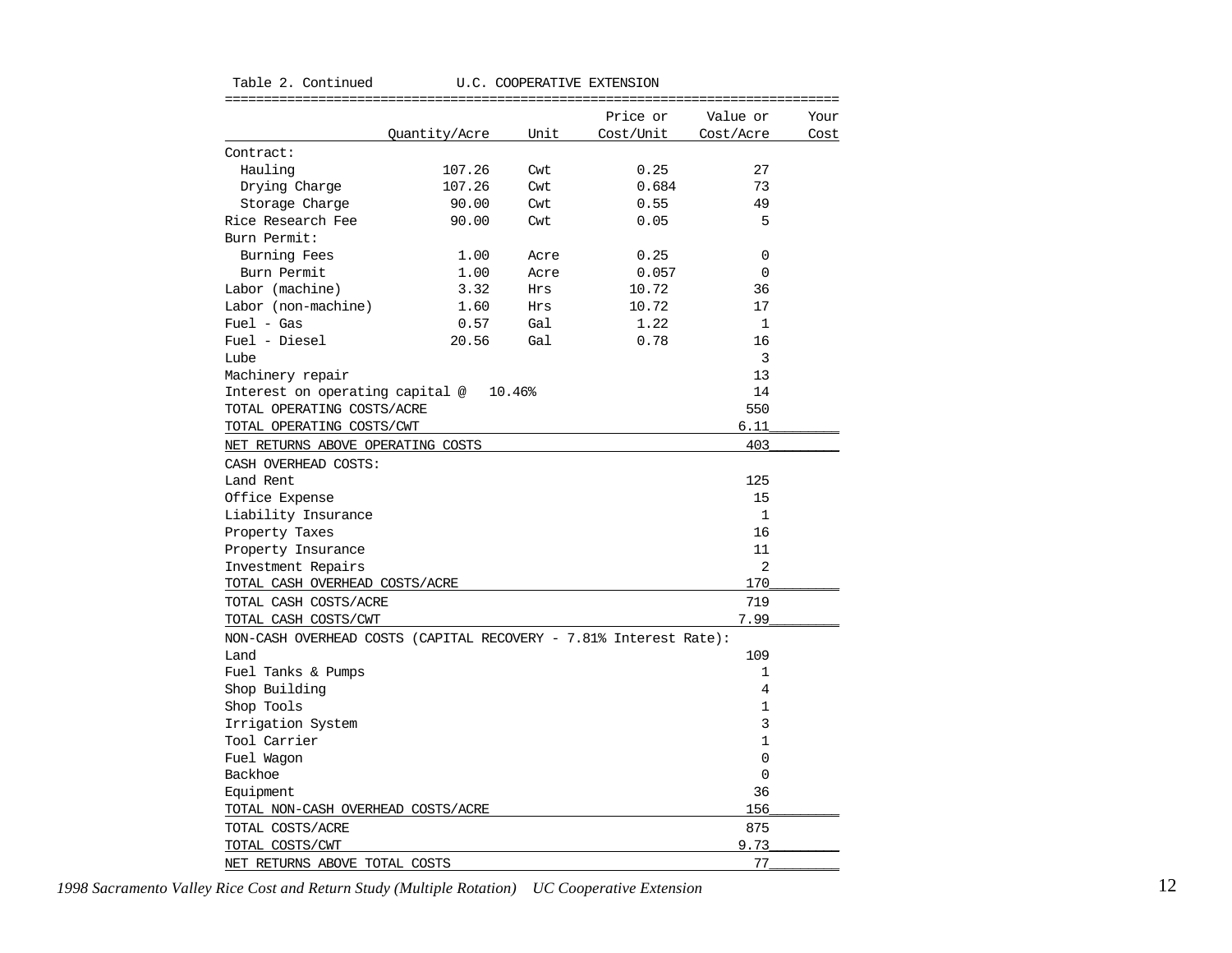### U.C. COOPERATIVE EXTENSION Table 3. The settlement of the MONTHLY CASH COSTS PER ACRE TO PRODUCE RICE SACRAMENTO VALLEY - 1998 MULTIPLE CROP ROTATION

| =================================<br>Beginning JAN 98 | JAN      | <b>FEB</b>  | <b>MAR</b>  | APR         | <b>MAY</b>     | JUN | JUL | <b>AUG</b> | <b>SEP</b> | <b>OCT</b>  | <b>NOV</b>  | <b>DEC</b>  | TOTAL          |
|-------------------------------------------------------|----------|-------------|-------------|-------------|----------------|-----|-----|------------|------------|-------------|-------------|-------------|----------------|
| Ending<br>DEC 98                                      | 98       | 98          | 98          | 98          | 98             | 98  | 98  | 98         | 98         | 98          | 98          | 98          |                |
| Cultural:                                             |          |             |             |             |                |     |     |            |            |             |             |             |                |
| $Chisel - 1X$                                         |          |             |             | 5           |                |     |     |            |            |             |             |             | 5              |
| Disc 2X                                               |          |             |             | 8           |                |     |     |            |            |             |             |             | 8              |
| Triplane Fields 2X                                    |          |             |             | 7           |                |     |     |            |            |             |             |             | 7              |
| Laser Level - 1 In 7 Year                             |          |             |             | 11          |                |     |     |            |            |             |             |             | 11             |
| Fertilize - 16-20-0 @ 200 Lbs/Acre                    |          |             |             | 32          |                |     |     |            |            |             |             |             | 32             |
| Fertilize - Aqua @ 120 Lbs/Acre                       |          |             |             | 39          |                |     |     |            |            |             |             |             | 39             |
| Roll Final Seedbed                                    |          |             |             | 3           |                |     |     |            |            |             |             |             | 3              |
| Pull Checks                                           |          |             |             | 3           |                |     |     |            |            |             |             |             | 3              |
| Install Boxes                                         |          |             |             | 6           |                |     |     |            |            |             |             |             | 6              |
| Tie Checks                                            |          |             |             | $\mathbf 1$ |                |     |     |            |            |             |             |             | $\mathbf{1}$   |
| Fertilize - Zinc                                      |          |             |             | 27          |                |     |     |            |            |             |             |             | 27             |
| Irrigate                                              |          |             |             |             | 11             | 11  | 11  | 11         | 11         |             |             |             | 56             |
| Soak and Deliver Seed                                 |          |             |             |             | $\overline{4}$ |     |     |            |            |             |             |             | $\overline{4}$ |
| Plant @ 160 Lbs/Acre                                  |          |             |             |             | 31             |     |     |            |            |             |             |             | 31             |
| Shrimp Control - 50% Of Acreage                       |          |             |             |             | 6              |     |     |            |            |             |             |             | 6              |
| Weed Control - Grasses                                |          |             |             |             | 48             |     |     |            |            |             |             |             | 48             |
| Weed Control - Broadleafs                             |          |             |             |             | 33             |     |     |            |            |             |             |             | 33             |
| Weed Control - Midseason - 15% Of Acreage             |          |             |             |             |                | 5   |     |            |            |             |             |             | 5              |
| Fertilize - Topdress Ammonium Sulfate                 |          |             |             |             |                |     | 11  |            |            |             |             |             | 11             |
| Pickup Truck Use                                      | 0        | $\mathbf 0$ | 0           | 0           | 0              | 0   | 0   | 0          | 0          | 0           | 0           | 0           | 5              |
| TOTAL CULTURAL COSTS                                  | $\Omega$ | $\mathbf 0$ | $\mathbf 0$ | 141         | 134            | 16  | 23  | 12         | 12         | $\mathbf 0$ | $\mathbf 0$ | $\mathbf 0$ | 340            |
| Harvest:                                              |          |             |             |             |                |     |     |            |            |             |             |             |                |
| Combine Rice                                          |          |             |             |             |                |     |     |            |            |             |             |             |                |
| - Regular Header 25% Of Acreage                       |          |             |             |             |                |     |     |            | 6          |             |             |             | 6              |
| - Stripper Header 75% Of Acreage                      |          |             |             |             |                |     |     |            | 10         |             |             |             | 10             |
| Bankout Rice                                          |          |             |             |             |                |     |     |            | 5          |             |             |             | 5              |
| Haul Rice To Dryer                                    |          |             |             |             |                |     |     |            | 27         |             |             |             | 27             |
| Dry & Store Rice                                      |          |             |             |             |                |     |     |            |            | 123         |             |             | 123            |
| TOTAL HARVEST COSTS                                   |          |             |             |             |                |     |     |            | 49         | 123         |             |             | 171            |
| Assessment:                                           |          |             |             |             |                |     |     |            |            |             |             |             |                |
| Rice Research Board Assessment                        |          |             |             |             |                |     |     |            |            | 5           |             |             | 5              |
| TOTAL HARVEST COSTS                                   |          |             |             |             |                |     |     |            |            | 5           |             |             | 5              |
|                                                       |          |             |             |             |                |     |     |            |            |             |             |             |                |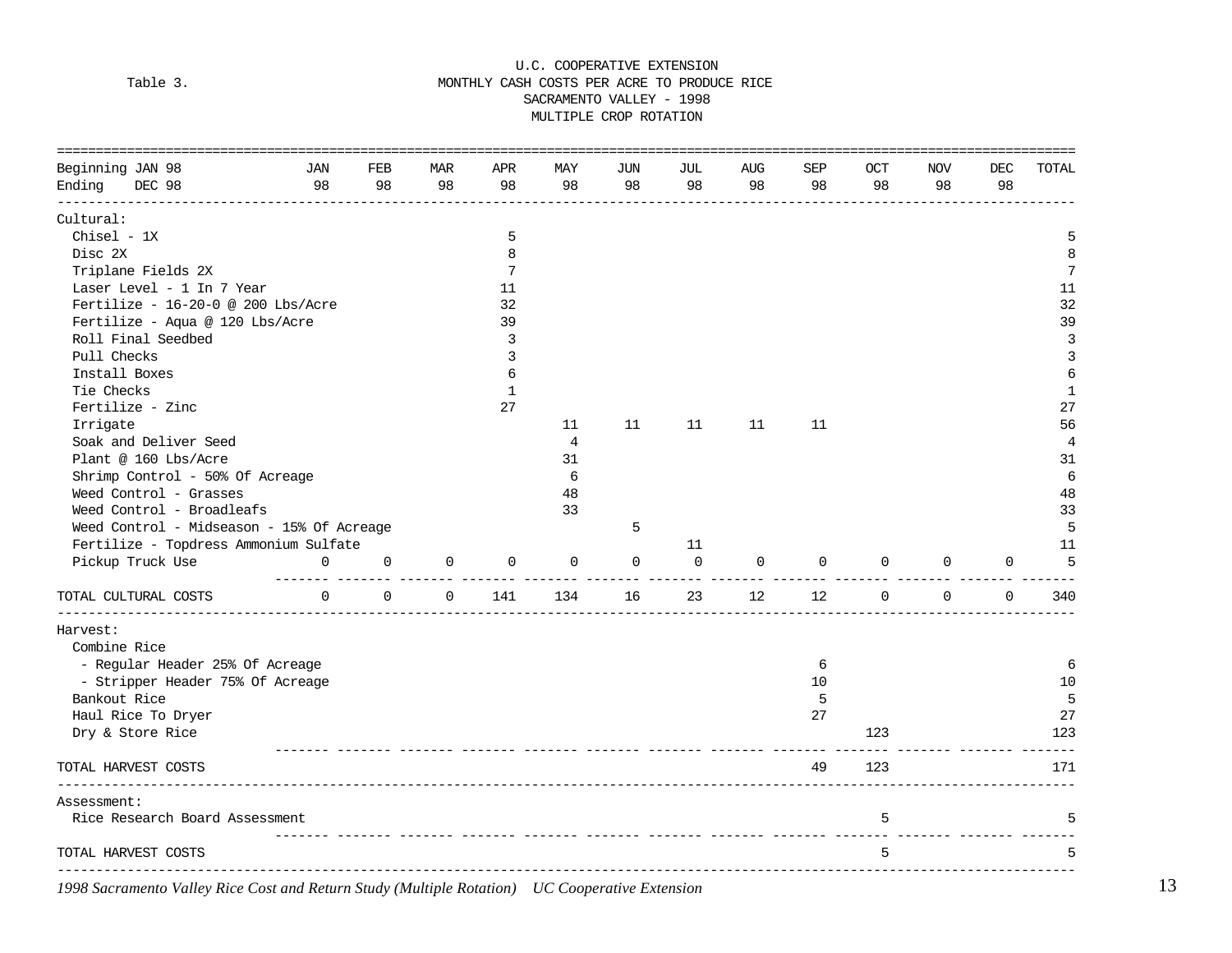Table 3. Continued

#### U.C. COOPERATIVE EXTENSION

| Beginning JAN 98              | <b>JAN</b>   | FEB          | <b>MAR</b>   | APR      | MAY          | <b>JUN</b>   | JUL          | <b>AUG</b>   | <b>SEP</b>   | OCT          | <b>NOV</b>  | <b>DEC</b>   | TOTAL        |
|-------------------------------|--------------|--------------|--------------|----------|--------------|--------------|--------------|--------------|--------------|--------------|-------------|--------------|--------------|
| Ending<br>DEC 98              | 98           | 98           | 98           | 98       | 98           | 98           | 98           | 98           | 98           | 98           | 98          | 98           |              |
| Postharvest:                  |              |              |              |          |              |              |              |              |              |              |             |              |              |
| Spring Burn - 33% Of Acreage  |              |              | 3            |          |              |              |              |              |              |              |             |              |              |
| Mow Levees - 41% Of Acreage   |              |              |              |          |              |              |              |              |              |              |             |              |              |
| Burn Permit & Fees            |              |              |              |          |              |              |              |              |              |              |             |              |              |
| Fall Burn - 8% Of Acreage     |              |              |              |          |              |              |              |              |              |              |             |              |              |
| Flood & Roll - 35% Of Acreage |              |              |              |          |              |              |              |              |              |              |             |              |              |
| Knock Down Levees             |              |              |              |          |              |              |              |              |              | 2            |             |              |              |
| Chop Straw - 24% Of Acreage   |              |              |              |          |              |              |              |              |              |              | 4           |              |              |
| Disc Straw - 24% Of Acreage   |              |              |              |          |              |              |              |              |              |              |             |              |              |
| TOTAL POSTHARVEST COSTS       |              |              | 3            |          |              |              |              |              |              | 9            | 7           |              | 19           |
| Interest on oper. Capital*    | $\mathbf{0}$ | 0            | 0            | 1        | 2            | 3            | 3            | 3            | 3            | $-1$         | $\mathbf 0$ | $\Omega$     | 14           |
| TOTAL OPERATING COSTS/ACRE    | $\mathbf 0$  | 0            | 3            | 143      | 136          | 19           | 26           | 14           | 64           | 136          | 7           | $\Omega$     | 550          |
| TOTAL OPERATING COSTS/CWT     | 0.00         | 0.00         | 0.04         | 1.59     | 1.51         | 0.21         | 0.29         | 0.16         | 0.71         | 1.51         | 0.08        | 0.00         | 6.11         |
| <b>OVERHEAD:</b>              |              |              |              |          |              |              |              |              |              |              |             |              |              |
| Land Rent                     |              |              |              |          |              |              |              |              |              | 125          |             |              | 125          |
| Office Expense                | 1            | $\mathbf{1}$ | $\mathbf{1}$ | 1        | $\mathbf 1$  | $\mathbf{1}$ | $\mathbf{1}$ | $\mathbf 1$  | $\mathbf{1}$ | $\mathbf{1}$ | $\mathbf 1$ | $\mathbf{1}$ | 15           |
| Liability Insurance           | $\mathbf{1}$ |              |              |          |              |              |              |              |              |              |             |              | $\mathbf{1}$ |
| Property Taxes                |              |              |              | 8        |              |              |              |              |              |              |             | 8            | 16           |
| Property Insurance            | 6            |              |              |          |              |              | 6            |              |              |              |             |              | 11           |
| Investment Repairs            |              | 0            | 0            | $\Omega$ | 0            | 0            |              | $\Omega$     | 0            | $\Omega$     | $\Omega$    | $\Omega$     | 2            |
| TOTAL CASH OVERHEAD COSTS     | 8            | $\mathbf 1$  |              | 9        | $\mathbf{1}$ | $\mathbf{1}$ | 7            | $\mathbf{1}$ | $\mathbf{1}$ | 126          | 1           | 9            | 170          |
| TOTAL CASH COSTS/ACRE         | 8            | 2            | 5            | 152      | 138          | 20           | 33           | 16           | 65           | 262          | 9           | 10           | 719          |
| TOTAL CASH COSTS/CWT          | 0.09         | 0.02         | 0.05         | 1.69     | 1.53         | 0.23         | 0.37         | 0.18         | 0.72         | 2.91         | 0.10        | 0.11         | 7.99         |

\* Postharvest operation costs are discounted back to the time of the first harvest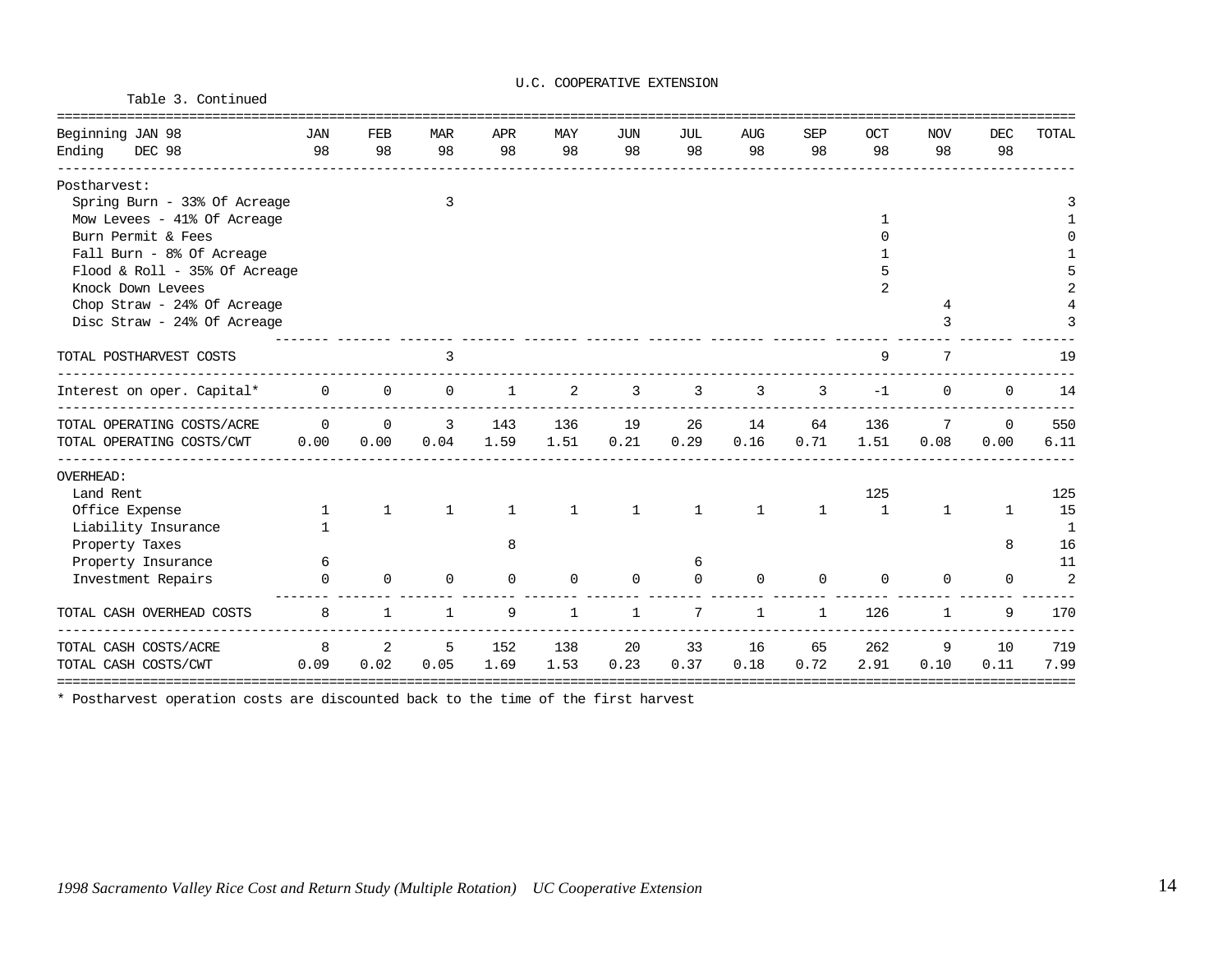#### Table 4. WHOLE FARM ANNUAL EQUIPMENT, INVESTMENT, AND BUSINESS OVERHEAD COSTS

#### SACRAMENTO VALLEY - 1998

#### MULTIPLE CROP ROTATION

|       |                          |              |      |         |          | - Cash Overhead - |       |        |
|-------|--------------------------|--------------|------|---------|----------|-------------------|-------|--------|
|       |                          |              | Yrs  | Salvage | Capital  | Insur-            |       |        |
| Υr    | Description              | <u>Price</u> | Life | Value   | Recovery | ance              | Taxes | Total  |
|       | 98 150 HP 2WD Tractor    | 94545        | 12   | 23637   | 11163    | 421               | 591   | 12175  |
|       | 98 200 HP 4WD Tractor    | 128700       | 16   | 23051   | 13592    | 541               | 759   | 14891  |
|       | 98 80 HP Crawler         | 44659        | 16   | 7999    | 4716     | 188               | 263   | 5167   |
|       | 98 Bankout SP 150 Cwt    | 79365        | 10   | 14035   | 10749    | 333               | 467   | 11549  |
|       | 98 Checker               | 2388         | 20   | 124     | 237      | 9                 | 13    | 259    |
|       | 98 Chisel - 21'          | 13581        | 10   | 2402    | 1839     | 57                | 80    | 1976   |
|       | 98 Combine - No Header   | 190000       | -7   | 51705   | 30428    | 862               | 1209  | 32499  |
|       | 98 Disc - Offset 21'     | 21735        | 10   | 3844    | 2944     | 91                | 128   | 3163   |
|       | 98 Disc - Stubble 16'    | 20774        | 10   | 3674    | 2814     | 87                | 122   | 3023   |
|       | 98 Disc Ridger - 12'     | 8000         | 10   | 1415    | 1083     | 34                | 47    | 1164   |
|       | 98 Header - Regular 18'  | 23500        | 7    | 6395    | 3764     | 107               | 149   | 4020   |
|       | 98 Header - Stripper 18' | 24500        | 7    | 6667    | 3924     | 111               | 156   | 4191   |
|       | 98 Mower - Flail 12'     | 13806        | 20   | 720     | 1370     | 52                | 73    | 1495   |
|       | 98 Mower - Sicklebar 7'  | 3700         | 10   | 654     | 501      | 16                | 22    | 538    |
|       | 98 Pickup - 1/2 Ton      | 17995        | 7    | 6826    | 2664     | 88                | 124   | 2877   |
|       | 98 Pickup - 3/4 Ton      | 21450        | -7   | 8137    | 3176     | 105               | 148   | 3429   |
|       | 98 Roller - Cage 22'     | 22500        | 10   | 834     | 3266     | 83                | 117   | 3466   |
|       | 98 Roller - Rice 22'     | 25000        | 10   | 3698    | 3436     | 102               | 143   | 3682   |
|       | 98 Triplane - 18'        | 20914        | 10   | 0       | 3090     | 75                | 105   | 3269   |
| TOTAL |                          | 777112       |      | 165817  | 104757   | 3362              | 4715  | 112833 |
|       | 40% of New Cost *        | 310845       |      | 66327   | 41903    | 1345              | 1886  | 45133  |

=========================================================================================

ANNUAL INVESTMENT COSTS

|                    |         |      |         |          |        |       | Cash Overhead ------ |        |
|--------------------|---------|------|---------|----------|--------|-------|----------------------|--------|
|                    |         | Yrs  | Salvage | Capital  | Insur- |       |                      |        |
| Description        | Price   | Life | Value   | Recovery | ance   | Taxes | Repairs              | Total  |
| INVESTMENT         |         |      |         |          |        |       |                      |        |
| Backhoe            | 8115    | 15   | 812     | 907      | 32     | 45    | 405                  | 1388   |
| Fuel Tanks & Pumps | 18500   | 20   |         | 1858     | 66     | 93    | 275                  | 2291   |
| Fuel Waqon         | 3478    | 10   | 348     | 490      | 14     | 19    | 100                  | 622    |
| Irrigation System  | 20000   | 20   |         | 2008     | 71     | 100   | $\Omega$             | 2180   |
| Land               | 980000  | 40   | 980000  | 76538    | 6987   | 9800  |                      | 93325  |
| Shop Building      | 78506   | 20   |         | 7883     | 280    | 393   | 1570                 | 10126  |
| Shop Tools         | 15000   | 20   | 1500    | 1473     | 59     | 83    | 413                  | 2027   |
| Tool Carrier       | 27462   | 20   | 2746    | 2696     | 108    | 151   | 302                  | 3257   |
| TOTAL INVESTMENT   | 1151061 |      | 985406  | 93853    | 7616   | 10682 | 3065                 | 115216 |

*1998 Sacramento Valley Rice Cost and Return Study (Multiple Rotation) UC Cooperative Extension* 15

\* Used to reflect a mix of new and used equipment.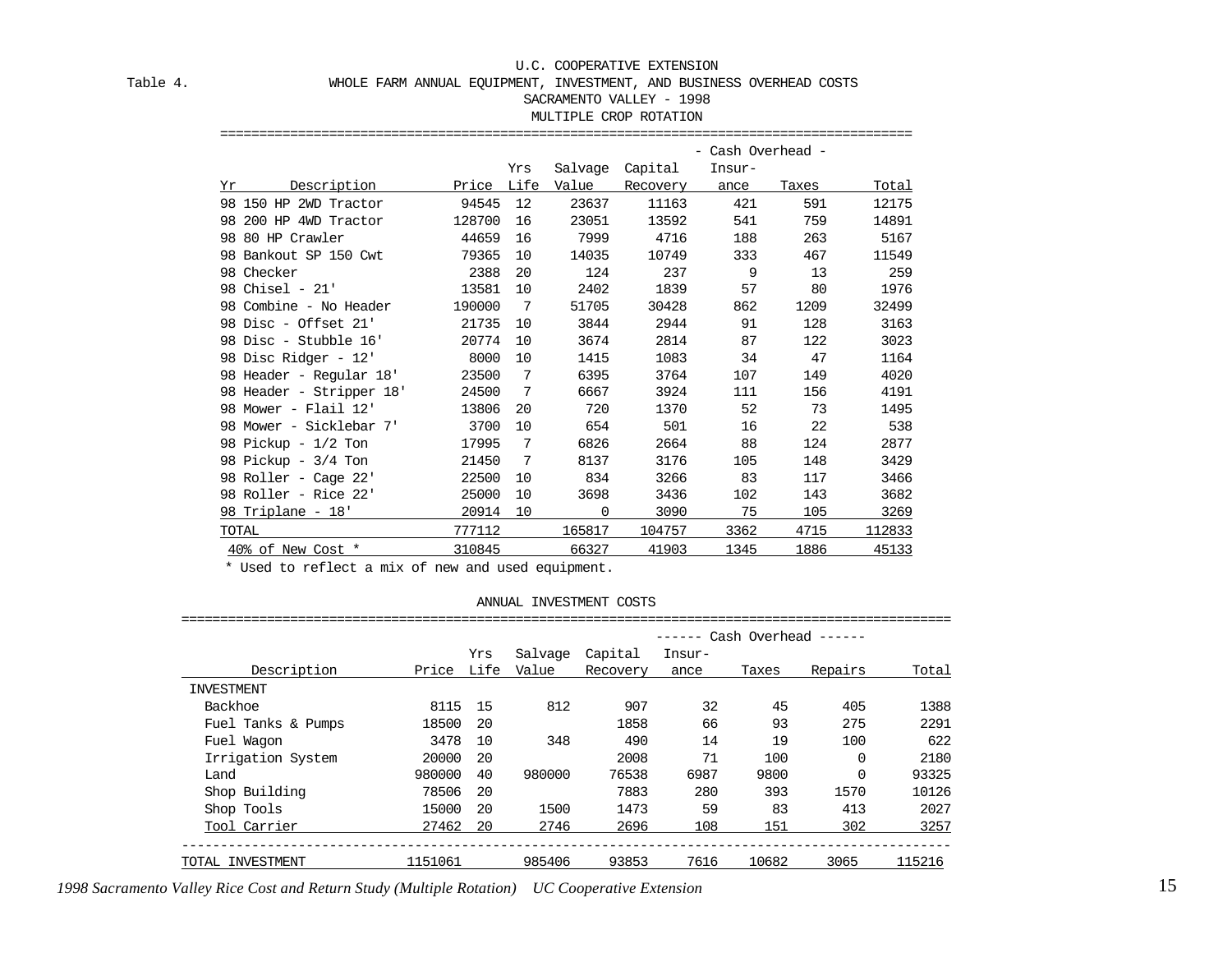#### Table 4.Continued

| Description         | Units/<br>Farm | Unit | Price/<br>Unit | Total<br>Cost |
|---------------------|----------------|------|----------------|---------------|
| Land Rent           | 350.00         | Acre | 250.00         | 87500         |
| Liability Insurance | 2000.00        | Acre | 0.60           | 1200          |
| Office Expense      | 2000.00        | Acre | 15.00          | 30000         |

#### Table 5. HOURLY EQUIPMENT COSTS SACRAMENTO VALLEY - 1998 MULTIPLE CROP ROTATION

#### ANNUAL EQUIPMENT COSTS

==================================================================================================================

|                                                                                                                | Actual                                                      |       |      |      |             | - Cash Overhead - $-----$ Operating $-----$ |             |              |  |  |
|----------------------------------------------------------------------------------------------------------------|-------------------------------------------------------------|-------|------|------|-------------|---------------------------------------------|-------------|--------------|--|--|
|                                                                                                                | Hours                                                       |       |      |      |             |                                             |             |              |  |  |
| Yr Description                                                                                                 | Used       Recovery ance Taxes Repairs Lube Oper. Costs/Hr. |       |      |      |             |                                             |             |              |  |  |
| 98 150 HP 2WD Tractor                                                                                          | 999.3                                                       | 4.47  | 0.17 | 0.24 |             | 2.71 2.20 4.91                              |             | 9.78         |  |  |
| 98 200 HP 4WD Tractor 999.0                                                                                    |                                                             | 5.44  | 0.22 | 0.30 | 1.99        | 10.41                                       |             | 12.40 18.36  |  |  |
| 98 80 HP Crawler 1003.8                                                                                        |                                                             | 1.88  | 0.07 | 0.10 | 0.69        | 3.52                                        | 4.21        | 6.27         |  |  |
| 98 Bankout SP 150 Cwt                                                                                          | 299.7                                                       | 14.35 | 0.44 | 0.62 | 0.10        | 10.76                                       | 10.86       | 26.28        |  |  |
| 98 Checker and the control of the control of the control of the control of the control of the control of the c | 100.1                                                       | 0.95  | 0.04 | 0.05 | 0.22        | 0.00                                        | $0.22$ 1.26 |              |  |  |
| 98 Chisel - 21'                                                                                                | 199.5                                                       | 3.69  | 0.11 | 0.16 | 1.88        | 0.00                                        | 1.88        | 5.84         |  |  |
| 98 Combine - No Header                                                                                         | 427.9                                                       | 28.45 | 0.81 | 1.13 | 9.24        | 15.62                                       | 24.86       | 55.24        |  |  |
| 98 Disc - Offset 21'                                                                                           | 200.0                                                       | 5.89  | 0.18 | 0.26 | 2.30        | 0.00                                        | 2.30        | 8.62         |  |  |
| 98 Disc - Stubble 16'                                                                                          | 200.0                                                       | 5.63  | 0.17 | 0.24 | 2.20        | 0.00                                        | 2.20        | 8.24         |  |  |
| 98 Disc Ridger - 12'                                                                                           | 199.5                                                       | 2.17  | 0.07 | 0.09 | 0.84        | 0.00                                        | 0.84        | 3.18         |  |  |
| 98 Header - Regular 18'                                                                                        | 284.1                                                       | 5.30  | 0.15 | 0.21 | 2.49        | 0.00                                        | 2.49        | 8.15         |  |  |
| 98 Header - Stripper 18'                                                                                       | 284.7                                                       | 5.51  | 0.16 | 0.22 | 2.60        | 0.00                                        | 2.60        | 8.48         |  |  |
| 98 Mower - Flail 12'                                                                                           | 140.0                                                       | 3.92  | 0.15 | 0.21 | 3.34        | 0.00                                        | 3.34        | 7.61         |  |  |
| 98 Mower - Sicklebar 7' 20.0                                                                                   |                                                             | 10.02 | 0.31 | 0.44 | 1.00        | 0.00                                        | 1.00        | 11.77        |  |  |
| 98 Pickup - 1/2 Ton                                                                                            | 285.0                                                       | 3.74  | 0.12 | 0.17 | 0.87        | 2.81                                        | 3.68        | 7.72         |  |  |
| 98 Pickup - 3/4 Ton                                                                                            | 285.0                                                       | 4.46  | 0.15 | 0.21 | 1.04        | 2.81                                        |             | 8.66<br>3.85 |  |  |
| 98 Roller - Cage 22' 22.0                                                                                      |                                                             | 59.25 | 1.51 | 2.12 | 1.68        | 0.00                                        | 1.68        | 64.56        |  |  |
| 98 Roller - Rice 22'                                                                                           | 98.0                                                        | 14.03 | 0.42 | 0.59 | 1.87        | 0.00                                        | 1.87        | 16.90        |  |  |
| 98 Triplane - 18' 426.0                                                                                        |                                                             | 2.90  | 0.07 |      | $0.10$ 2.10 | 0.00                                        | 2.10        | 5.17         |  |  |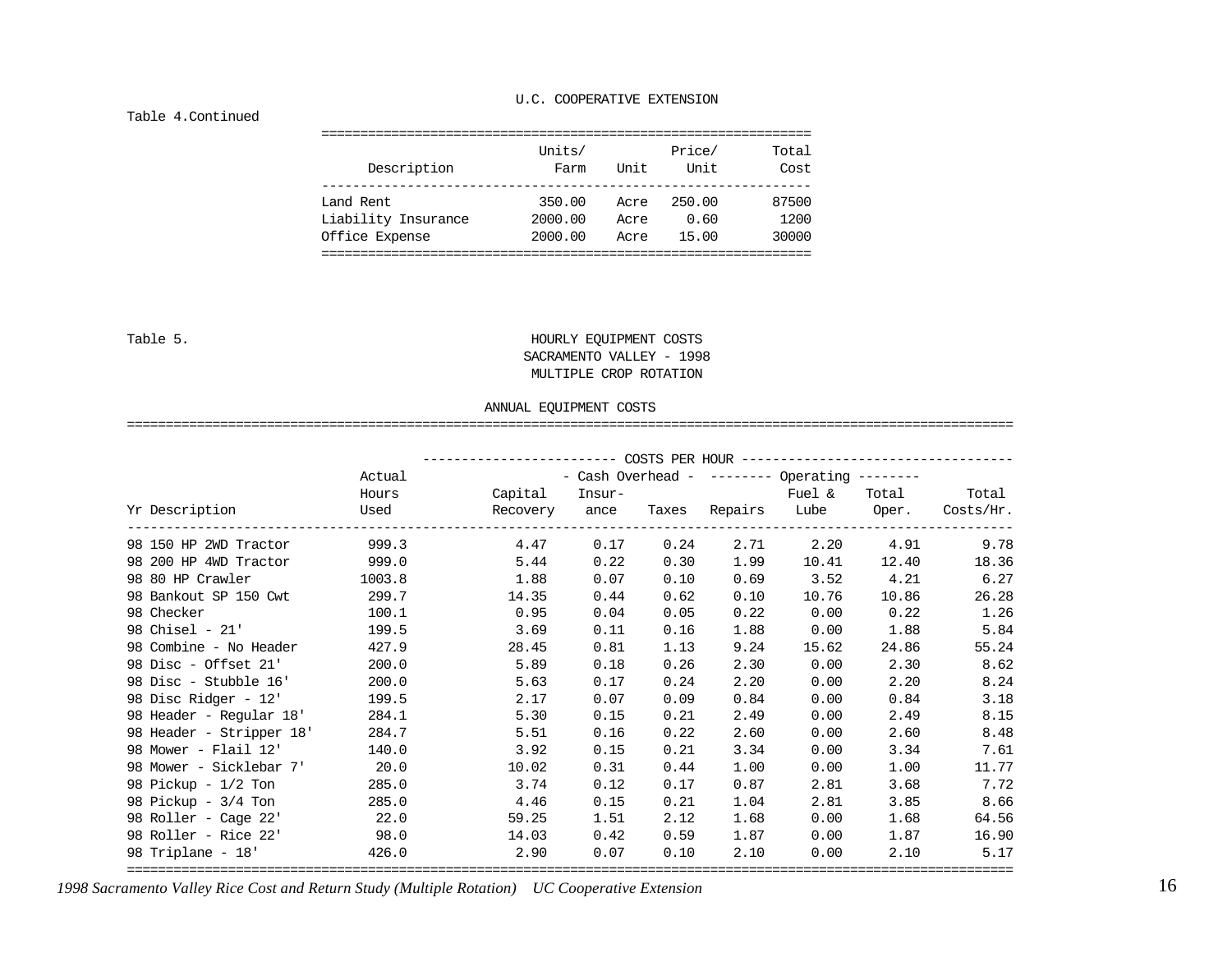#### U.C. COOPERATIVE EXTENSION Table 6. Table 6. SACRAMENTO VALLEY - 1998 MULTIPLE CROP ROTATION

#### COSTS PER ACRE AT VARYING YIELDS TO PRODUCE RICE

|                                  | YIELD (CWT/ACRE) |      |             |       |      |      |      |  |  |
|----------------------------------|------------------|------|-------------|-------|------|------|------|--|--|
|                                  | 75               | 80   | 85          | 90    | 95   | 100  | 105  |  |  |
| OPERATING COSTS/ACRE:            |                  |      |             |       |      |      |      |  |  |
| Cultural Cost                    | 340              | 340  | 340         | 340   | 340  | 340  | 340  |  |  |
| Harvest Cost                     | 148              | 157  | 167         | 176   | 185  | 195  | 204  |  |  |
| Postharvest Cost                 | 19               | 19   | 19          | 19 19 |      | 19   | 19   |  |  |
| Interest on operating capital 14 |                  | 14   | 14          | 14    | 14   | 14   | 14   |  |  |
| TOTAL OPERATING COSTS/ACRE 522   |                  | 531  | 540         | 550   | 559  | 568  | 578  |  |  |
| TOTAL OPERATING COSTS/CWT        | 6.95             | 6.64 | 6.35        | 6.11  | 5.88 | 5.68 | 5.50 |  |  |
| CASH OVERHEAD COSTS/ACRE         | 170              | 170  | 170         | 170   | 170  | 170  | 170  |  |  |
| TOTAL CASH COSTS/ACRE 691        |                  | 701  | 710         | 719   | 729  | 738  | 747  |  |  |
| TOTAL CASH COSTS/CWT             | 9.22             | 8.76 | 8.35        | 7.99  | 7.67 | 7.38 | 7.12 |  |  |
| NON-CASH OVERHEAD COSTS/ACRE 155 |                  | 156  | 156         | 156   | 156  | 157  | 157  |  |  |
| TOTAL COSTS/ACRE<br>846          |                  | 856  | 866         | 875   | 885  | 894  | 904  |  |  |
| TOTAL COSTS/CWT 11.29            |                  |      | 10.70 10.18 | 9.73  | 9.31 | 8.94 | 8.61 |  |  |
|                                  |                  |      |             |       |      |      |      |  |  |

#### NET RETURNS PER ACRE ABOVE OPERATING COSTS FOR RICE

| PRICE<br>(DOLLARS/CWT) | YIELD<br>(CWT/ACRE) |       |       |       |       |       |       |       |  |
|------------------------|---------------------|-------|-------|-------|-------|-------|-------|-------|--|
| Rice                   |                     | 75    | 80    | 85    | 90    | 95    | 100   | 105   |  |
|                        | Payment             | 63.75 | 63.75 | 63.75 | 63.75 | 63.75 | 63.75 | 63.75 |  |
| 7.75                   | 2.94                | 247   | 277   | 306   | 335   | 365   | 394   | 424   |  |
| 8.00                   | 2.94                | 266   | 297   | 327   | 358   | 389   | 419   | 450   |  |
| 8.25                   | 2.94                | 285   | 317   | 349   | 380   | 412   | 444   | 476   |  |
| 8.50                   | 2.94                | 303   | 337   | 370   | 403   | 436   | 469   | 502   |  |
| 8.75                   | 2.94                | 322   | 357   | 391   | 425   | 460   | 494   | 529   |  |
| 9.00                   | 2.94                | 341   | 377   | 412   | 448   | 484   | 519   | 555   |  |
| 9.25                   | 2.94                | 360   | 397   | 434   | 470   | 507   | 544   | 581   |  |